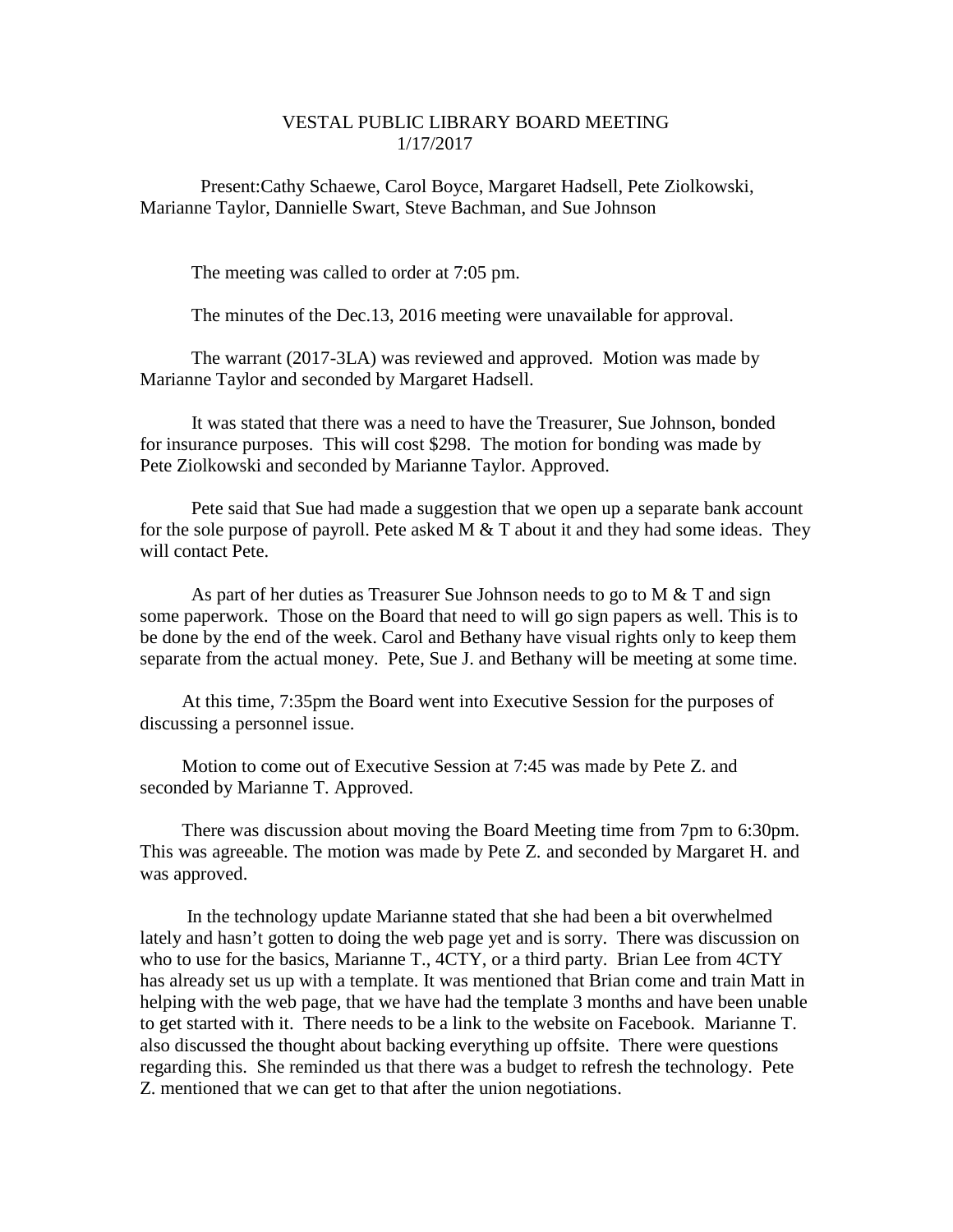Margaret H. reporting on the building mentioned that she wants to get security cameras. The cleaners haven't been really cleaning according to contract. She will talk to Nightshift. She was going to see what was done after tonight's cleaning. She has been taking pictures of what is not done. She also said that Mike P. from the Rug Shop came in and measured the building's carpeted areas and will give a quote.

Dannielle S and Cathy S. talked with Ellen Bach about the lease with the Town of Vestal. Cathy read Ellen's reply from the Town. The Town of Vestal only wants to do a one year lease this year. The Town of Vestal also asked to be put on the liability insurance and it was stated that this was a normal thing. There was also discussion about the parking lot and usage of it.

#### New Business:

Dannielle S. said that the survey that we have out there both in paper form and electronic was being filled out. That the survey would go toward the strategic plan that we have to have. Carol mentioned at this time that she was interviewed that afternoon by the Press and she mentioned the survey to them so that it would be in the article. Steve B. will be helping Carol this year with the annual report which contains a strategic planning question. Dannielle S. asked if Steve B. would be able to help educate the Board about strategic planning. He said that he could. Marianne T. requested that we prioritize the things that need to be done. That next year's budget is high on that list along with the union agreement.

It was related that we started union negotiations. Dannielle S. talked with Ellen Bach and it was suggested that Cathy S. read the agreement. Cathy S. said that she would.

A donation is coming from the OWL Reading Group, of whom Pat Roberts had belonged. There was discussion as to whom to make the check out to. This check will be made out to the Vestal Public Library and not the Friends group. Sue J. described how the Friends group for the Endicott Library works. Dannielle S., Marianne T. and Pete Z. will talk to Jim Holley about the Friends.

Pete Z. mentioned the rebate that NYSEG is getting from a court settlement with the Town of Vestal on their property assessment. We will have to pay our share. He wants some of the money from the county to go toward youth services programming. Lindsay has submitted a report and breakdown of what she needs and will be at the February meeting to talk about it. He also mentioned that there is a policy for molestation that will need to be signed by the employees for insurance purposes.

A motion was made to end the regular meeting at 8:45 and go into executive session again for the purposes of union negotiations. Motion by Pete Z. and seconded by Margaret H.

Motion to come out of executive session at 9:15 was made by Pete Z. and seconded by Margaret H.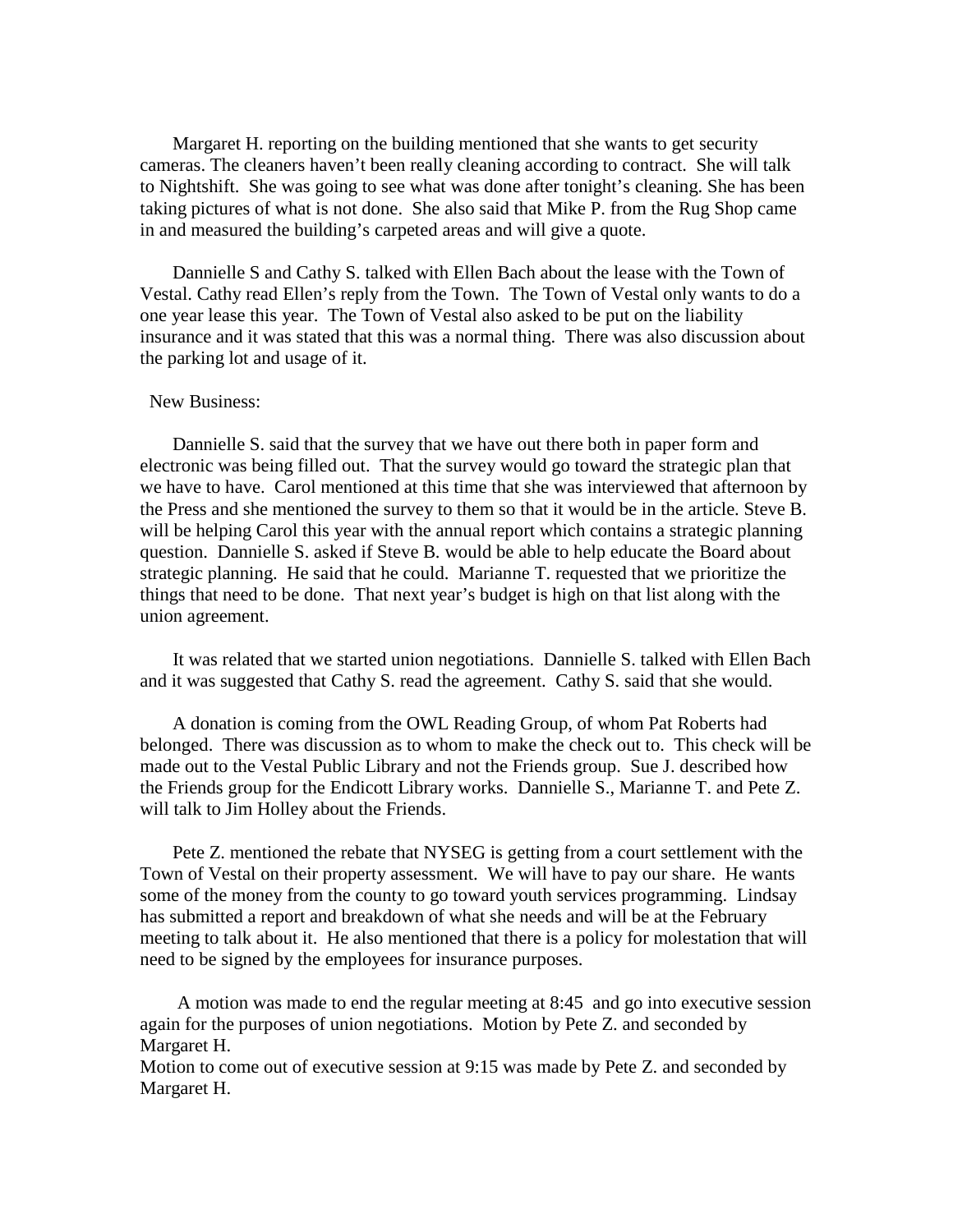Motion to adjourn at 9:15 was made by Marianne T. and seconded by Margaret H.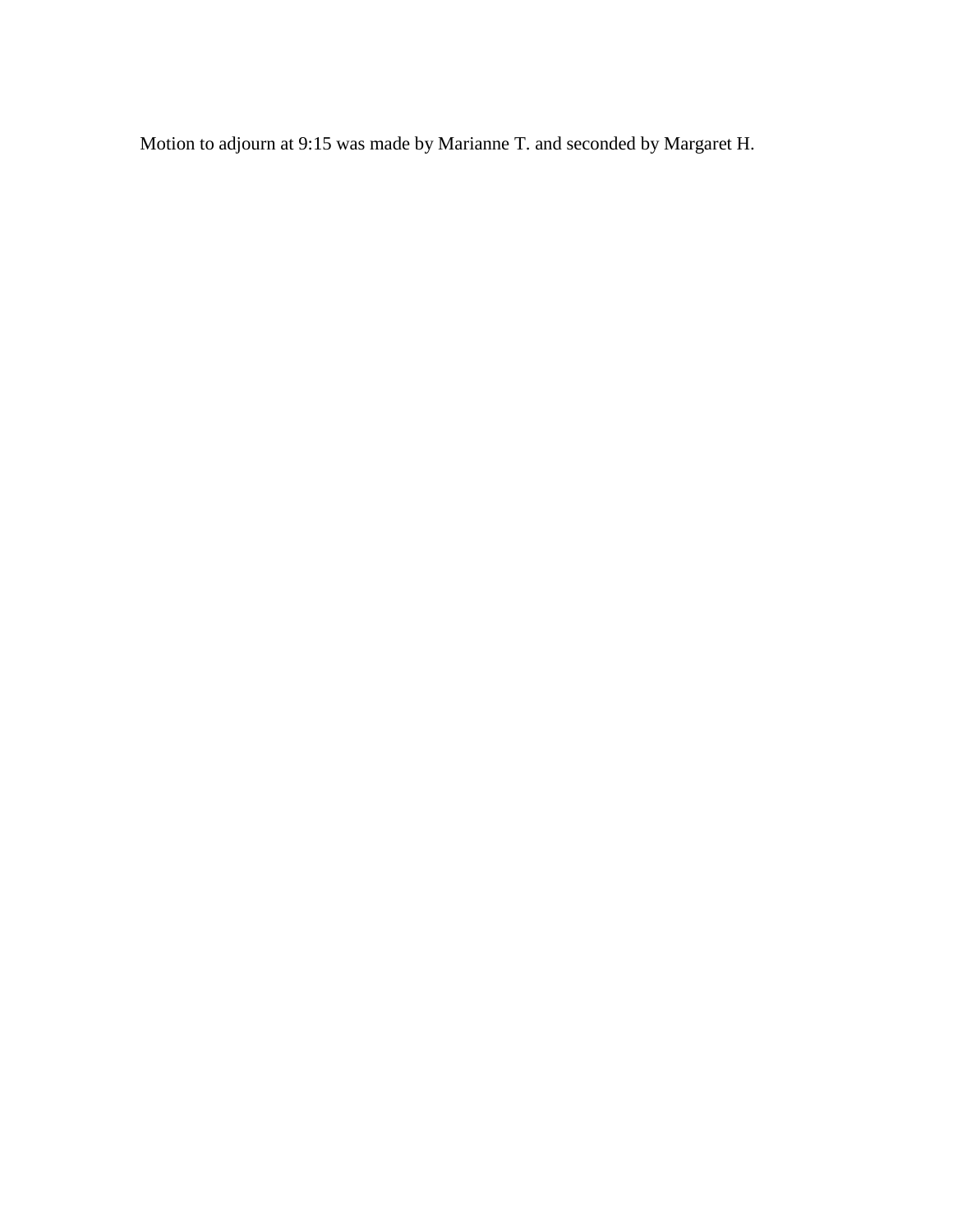## **Vestal Public Library Board Meeting**

## **School District Library**

#### **February 22, 2017**

#### **Attendance:**

Library Director: Carol Boyce. Director Four County Library System: Steve Bachman. School District Library Board: Sue Nunes, Margaret Hadsell, Pete Ziolkowski, Dannielle Swart, Marianne Taylor Guests: Cathy Schaewe

#### **Call to Order:**

The meeting was called to order by Dannielle at 6:35 pm.

### **Approval of Minutes:**

Minutes for the December 20, 2016 meeting were reviewed and approved. Motion to approve made by Marianne, seconded by Pete.

Minutes for January 17, 2017 meeting were reviewed and approved. Motion to approve made by Margaret, seconded by Marianne.

### **Youth Services Librarian Presentation**

Lindsey Murphy, Youth Services Librarian shared her programs. She has added many programs since the summer. Some programs are: 0-24 months story times, pre-school story times, winter reading programs, Polar Express Program, STEAM programs, passive programs (scavenger hunts, count the hearts, etc.). People are being turned down because some of the sessions are full.

Lindsey would like to add more STEAM programs. She wants to add a game system for game night and buy a Minecraft system for 10 computers. She wants to add more story time sessions in the summer.

CHARGING FOR PROGRAMS: Some programs are free and some programs have a fee. Adding charges for programs might prohibit some people from being able to participate. Margaret felt that helping those that do not have the money overrides the cost for the library. Right now, the Youth Services Programs are totally funded by the Friends of the Library. The Youth Services base budget was \$0.

After discussion, a separate line item will be created for Youth Services Programming by unanimous vote on a motion by Margaret, seconded by Pete.

After discussion, \$6,000 will be added to the budget for Youth Services Programming by unanimous vote on a motion by Pete, seconded by Marianne.

#### OTHER FUNDING SOURCES:

- Cathy suggested calling engineering firms to sponsor 1 STEAM program a month. Their name would be displayed
- Cathy suggested contacting local service clubs like Rotary.
- $\clubsuit$  Pete said to consider the grant we received from Broome County. We could connect the money to the additional programs, invite the Broome County executives to visit the programs.
- Lindsey is working with Lockheed Martin for supplies for STEM programs.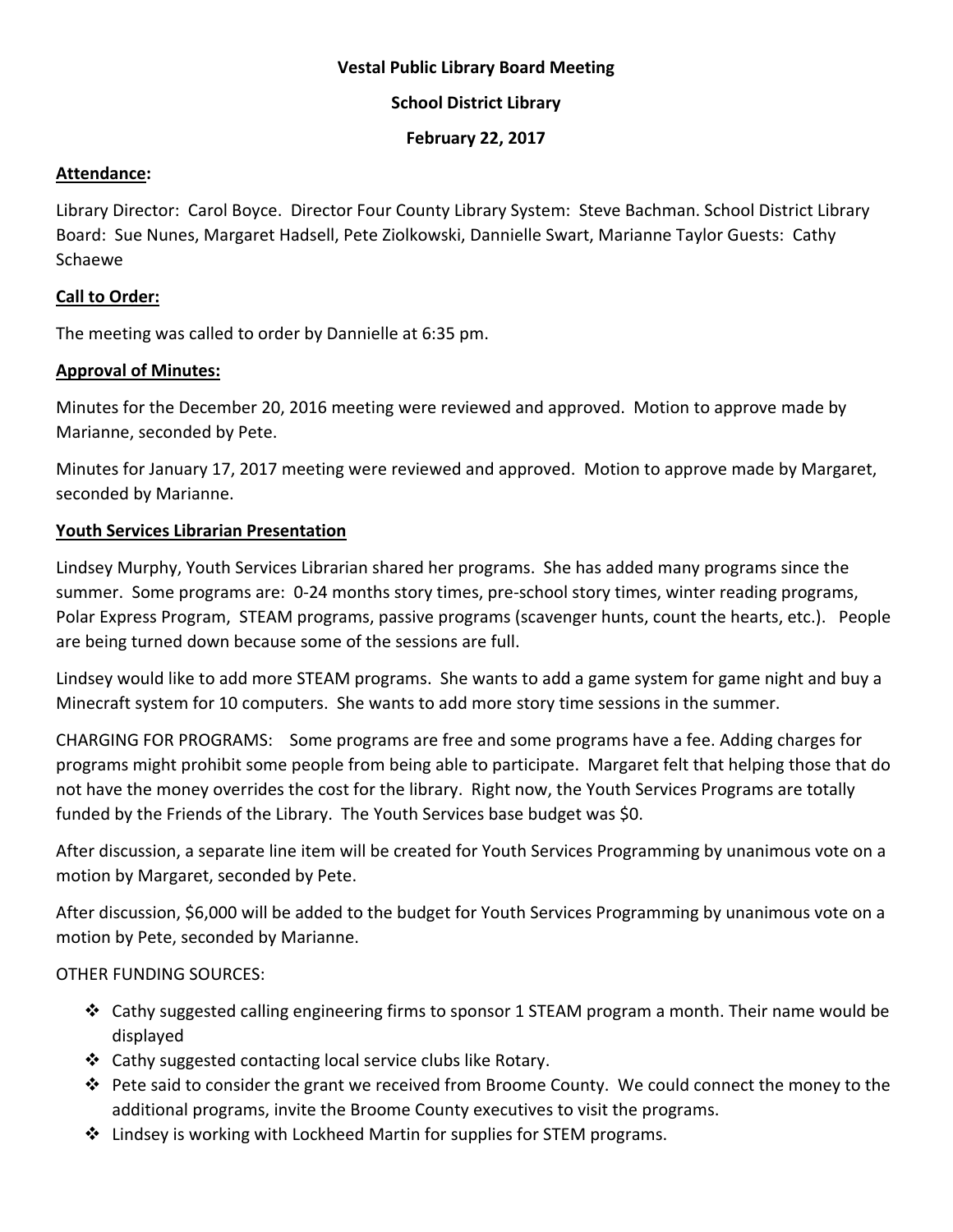**Circulation Report:** Most numbers are decreasing. Carol said that the circulation numbers started going down about the time when we stopped getting a ton of new books.

**Annual Report:** After discussion, the New York State Annual Report as presented was unanimously approved after a motion from Marianne, seconded by Sue.

Steve said that the library is required to report to the community as least once a year. We need to be clear that the fiscal year runs July 1 through June 30.

## **Policies:**

- To register the library, we need to have specific policies in place. Being registered allows the library to accept public dollars.
- $\cdot \cdot$  The Conflict of Interest Policy has already been approved.
- $\div$  The Board accepted the Harassment Policy as written and posted on the shared drive by unanimous vote, on a motion by Marianne, seconded by Sue
- $\cdot \cdot$  The Board accepted the Internet Policy as written and posted on the shared drive by unanimous vote, on a motion by Sue, seconded by Margaret.
- $\cdot$  The Board accepted the Meeting Room Policy as written and posted on the shared drive by unanimous vote, on a motion by Marianne, seconded Sue.
- $\cdot$  The board accepted the Unattended Child Policy as written and posted on the shared drive by unanimous vote, on a motion by Margaret, seconded by Pete.
- Dannielle will look into a Disaster Plan Policy.
- Marianne said that the Open Meeting Policy was already in our by-laws. This policy will be copied and added to the other policies.
- Cathy will create a Protecting the Confidential of Library Records Policy, and Whistler blower Policy.
- $\cdot \cdot$  The Board accepted the by-laws as were already accepted on May, 2016, by unanimous vote on a motion by Pete, seconded by Margaret.

# **Building Report:** (Margaret)

- $\div$  There was water damage at main entrance during week of Feb. 12. A large area of the carpet was soaked and stained. Some ceiling tiles dropped to the floor. Buckets remain to catch any residual dripping. Night Shift cleaned the circulation desk. The town was responsive but said they needed to wait unit the snow was gone from the roof for further repair.
- The Town has installed 4 white boards, an additional chalk board (now a total of 2), 2 TV's and a tall metal cabinet into the large meeting room. The purpose is to use the room for emergency situations. The library has been told they can use the white boards and TV's. The library takes no liability for the town's equipment. All of this and what specifically constitutes an "emergency" should be defined in the lease. Margaret mentioned that this leaves no wall space for projection. Pete suggested that we ask the town to add a screen to the room.
- $\clubsuit$  Book Storage: Carol has given the volunteer who organizes all of the book donations and the book sales until the end of March to resolve the issue with the boxes of books. The volunteer has asked for help in the form of sorting, packing and drivers to transport the books to other locations. Carol has offered additional volunteers. Pete said we should have a "Day of Caring" in the spring and give guidance to exactly what should be done with the books. We will come back to the idea of "A Day of Caring" in March.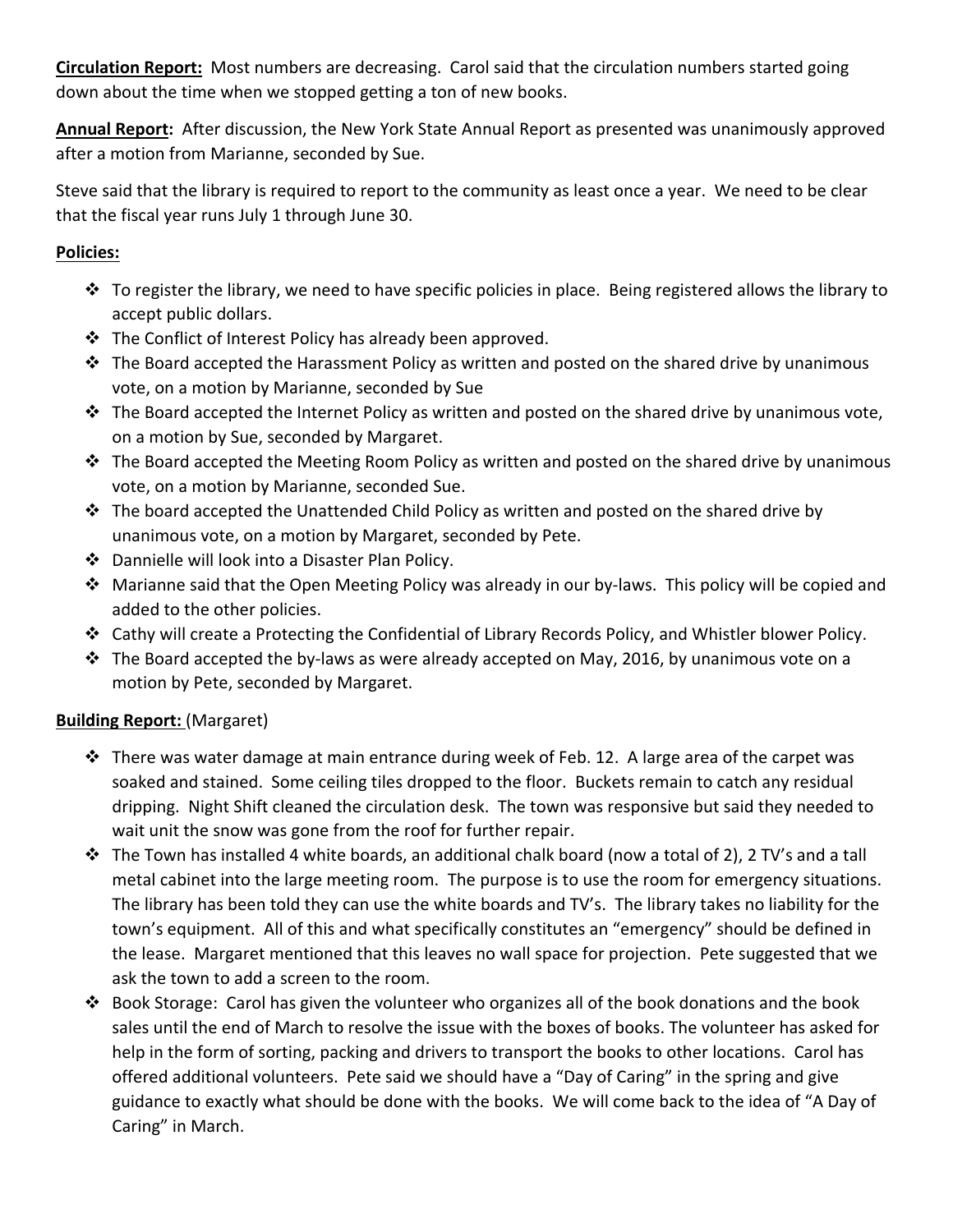Books to South Carolina: The sending of books to South Carolina after their flood did not work out. All libraries function independently and Carol could not get any answers about where to send the books. The Board thanked Carol for trying.

## **Website Designer**:

- $\triangle$  After Discussion, the Board hired Wendy Waters to design and teach employees how to expand a Vestal Library website for \$90 by unanimous vote, on a motion by Marianne, seconded by Pete.
- $\clubsuit$  Discussion points: This money will come out of the reserve fund because it is a onetime fee.

## **Phone System Contract**:

After discussion, the board authorized a contract with All Mode Communications at \$40/mo from Feb. 1, 2017-Jan. 31, 2018 by unanimous vote, on a motion by Marianne and seconded by Pete.

 $\cdot$  Discussion points included paying the fee all at one time to save 2%, this is a remote service/an additional fee will be added if they need to come on-site.

### **Contract with 4-County**:

After discussion, the Board accepted the Automation Contract with 4-county as written by a 4 member vote, abstention from Dannielle, on a motion by Pete, seconded by Marianne.

\*Discussion points: the fee of 41,640.71 will be paid at one time. This is an annual fee that will increase 3% every year for the next 3 years. the contract covers the next 3 years and spells out the responsibilities for both the library and the system. Marianne or Pete will sign all business items from 4-County.

## **Financial Report:**

- $\cdot$  The State Comptroller's Office will contact Pete about the tax cap.
- $\cdot$  This year's mandatory increase was NOT in the budget.
- $\div$  Cathy will call the school district office to find out what we need to do to get a budget increase on the ballot.
- Maybe we need to get some information about the budget increase in the *Vestal Town Crier* and ask to get a small blurb in the school newsletter.
- ❖ Pete will research the Family Medical Act to see how that will impact future budgets.
- Our financial team of Bethany and Suzanne are using QuickBooks.
- ❖ Our Miscellaneous income is down.
- ❖ We earned \$400 in interest income.
- ◆ Monies from Broome County will come in at the end of the quarter.
- $\clubsuit$  Pete will send Laura McCain from TOV a note to move any residual funds over so we are closed out with the town.
- $\cdot \cdot$  The School has given us some money and they will be collecting more money.
- Pete has asked Bethany to set-up a relationship with all vendors so all bills will come to the Library. All purchases go through Bethany.
- $\cdot$  Suzanne was not able to attend tonight's meeting but she will come when she can to explain the setup.
- Marianne suggested we need a line item for video. Pete said we can adjust/reword category headings as we go.
- WARRANTS: After discussion, Warrants Jan. 1 through Feb 17, 2017 were approved by unanimous vote on a motion by Pete, seconded by Margaret.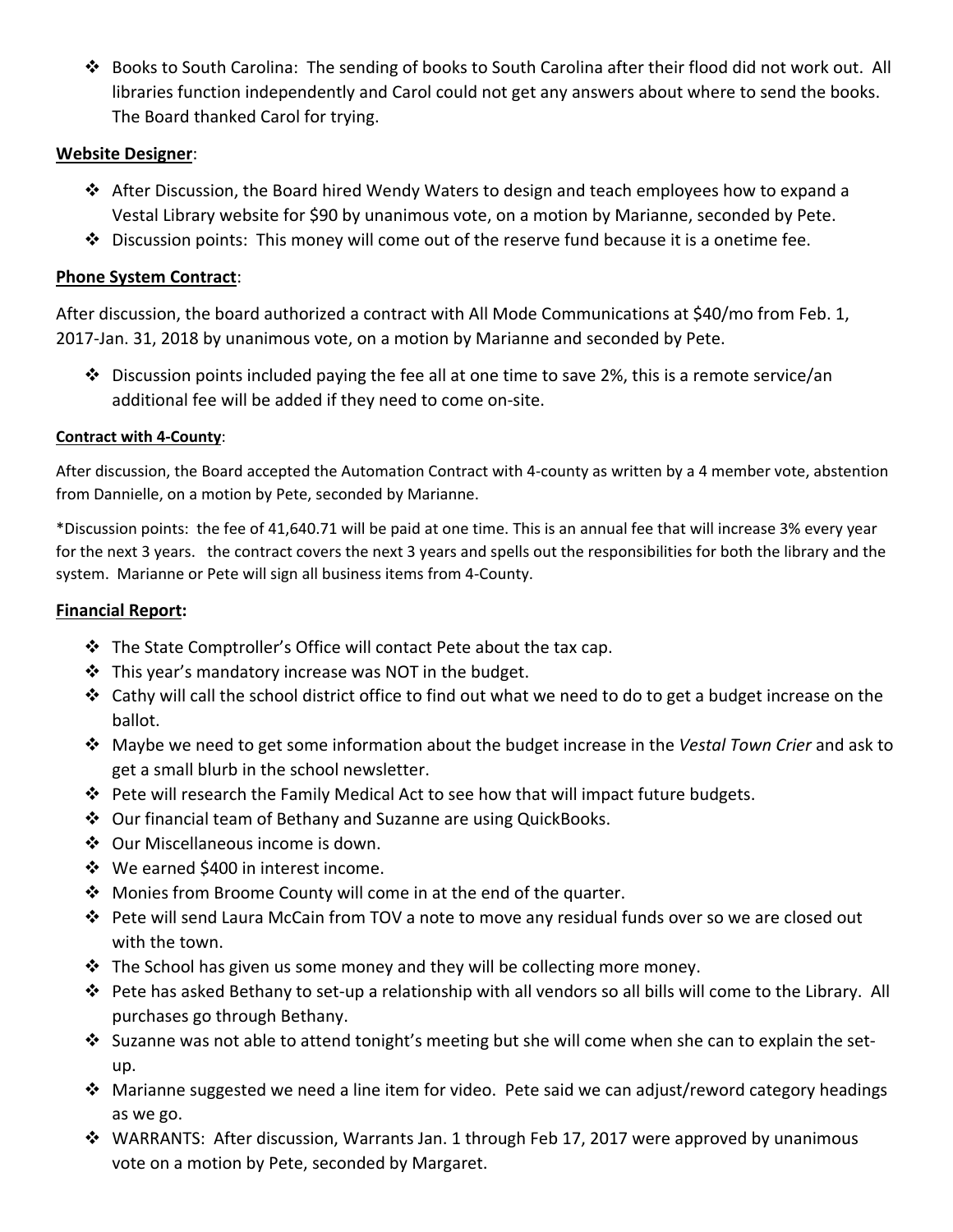## **Strategic Planning Meeting**:

- \* The Strategic Planning Meeting is set for March 11 at noon in the Meeting Room.
- Dannielle will input some surveys into Survey Monkey manually.
- ❖ 18 people are willing to be part of the Strategic Planning Committee.
- Steve will run the meeting.
- $\mathbf{\hat{P}}$  We need a mission statement, and a vision statement.
- Steve and Dannielle will get together to present the "nuts and bolts".

**Executive Session:** The Board voted unanimously to go into executive session at 8:50 after a motion by Marianne, seconded by Margaret.

At 9:30 the Board voted unanimously to come out of Executive Session after a motion by Margaret, seconded by Marianne

**Adjournment:** Meeting was adjourned at 9:32 p.m. Pete motioned and Marianne seconded.

**Next Regularly Scheduled Meeting**: March 21, 6:30 p.m.

Respectfully submitted,

Susan Nunes, Secretary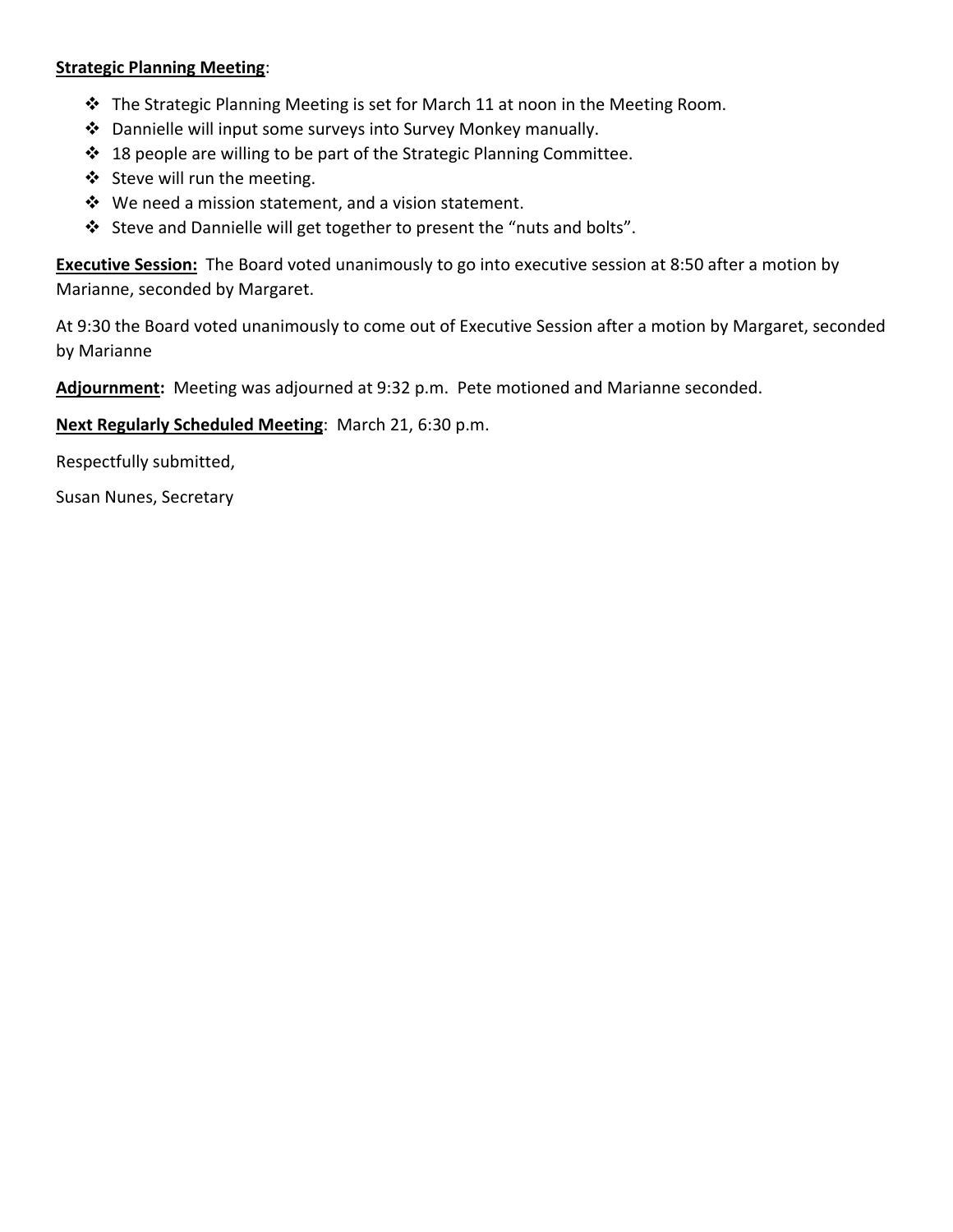## **Vestal Public Library Board Meeting**

## **School District Library**

### **March 21, 2017**

#### **Attendance:**

Library Director: Carol Boyce. Director Four County Library System: Steve Bachman. School District Library Board: Sue Nunes, Margaret Hadsell, Dannielle Swart, Marianne Taylor

#### **Call to Order:**

The meeting was called to order by Dannielle at 6:30 pm.

### **Approval of Minutes:**

The Feb., 2017 minutes and the Special Finance Meeting from March 6 will be on the Shared Drive soon.

## **Circulation Report:**

- o We are looking for improvement. Carol has asked Jim Holly to read book reviews so more books can be ordered.
- o Meeting room attendance is up. There are levels of funding: profit organizations and non-profit organizations.
- o A question arose about whether authors could sell their books at an author visit. The Meeting Room Policies prohibit that an author charge for attendance, but their books can be sold at the author event. Carol will clarify in the policies that books from the author can be sold at the author's event.
- o Let's have more author visits! Dannielle will send names to Carol. There are many authors that write about upstate NY. These visits could connect with Book Clubs.

## **Financial Report:**

- o Many questions arose about the category headings and what they mean.
- o Is the percent of budget category heading what is left in the budget or what was been spent? It is not clear.
- o Rent payment appears for April, May, June and July. Why?
- o Pete, Bethany and Suzanne will meet to clear up the confusions.
- o Other suggestions: Put an invoice number under the NUM heading, but an asterisk\* next to the amount that goes over budget and a footnote to explain why.
- o The Board needs to establish a policy to approve workshop/conference/educational expenses before they appear on the Financial Report.
- o Steve said that the Open Meeting Law is designed for all discussions and decisions to be done in open meetings and not through e-mails.
- o Electric and heat bills all go through the town. The museum is on the library's meter. Dannielle talked to Ellen who will speak to the town lawyer on Thursday. Marianne will call NYSEG after the lawyer meeting.
- o We will find a date for a special Finance Meeting when Pete is back in town, and before the April Board Meeting to discuss and approve the Financial Statement and Financial policies.

## **Technology**: (Marianne)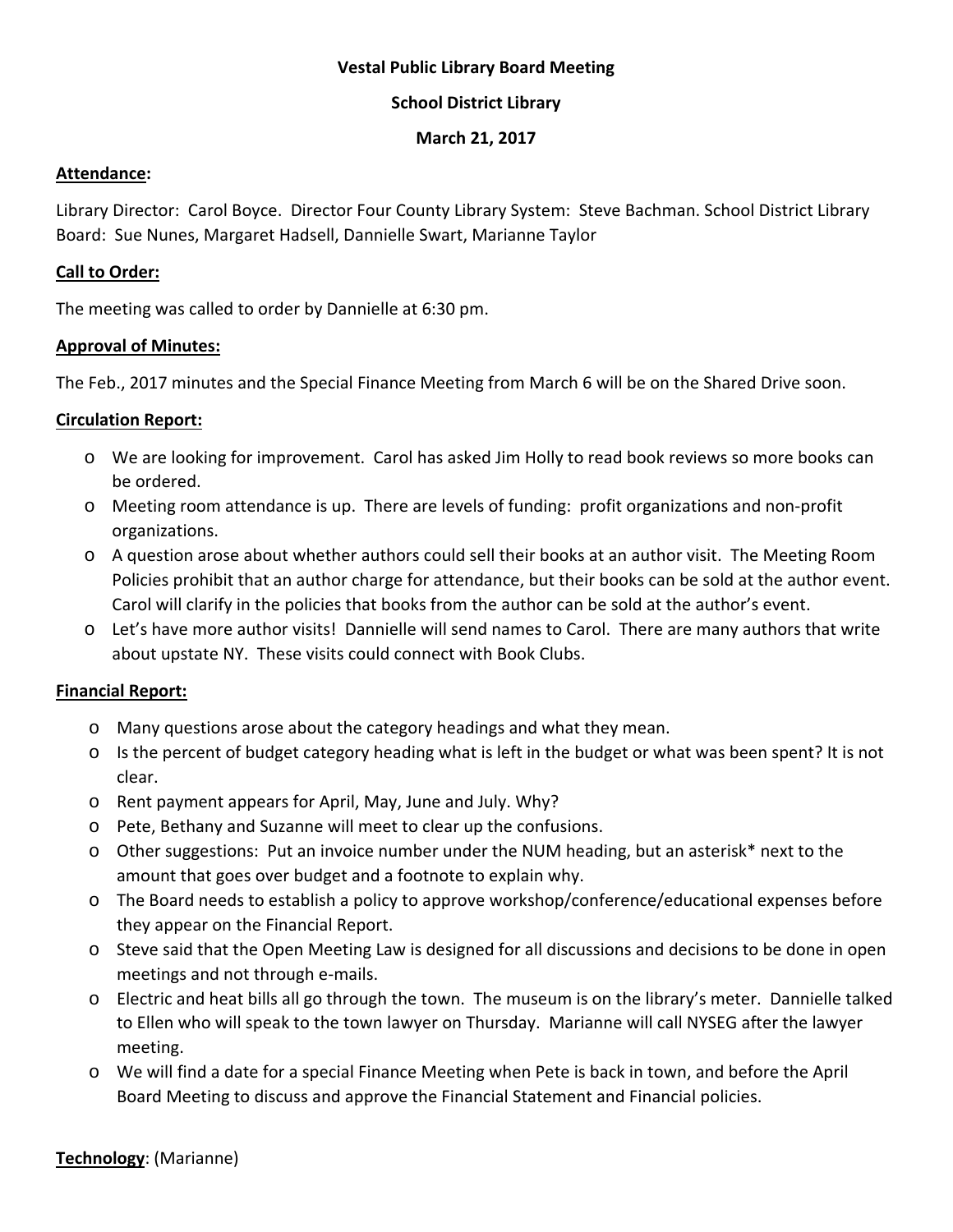## Website Design

- o Marianne will sit with Dan and Margaret to pick the templates and then get Lindsey and Matt involved.
- o There are many links to active areas. This allows the information to come up in different areas.
- o Margaret has looked at other library web sites and they are making them easier to navigate.

## Phone System

o Our phone system is coupled with the town's system. There is no way to uncouple the system unless we redo everything. Carol has access to the Auto Attendant to change the message.

### **Computers**

o There was a problem with the computer system and it was down. Carol had to reboot under Dan Dofton's guidance. Marianne has all the computer passwords.

## **Building Report**: (Margaret)

- o Night Shift is doing a good job. Margaret gave the staff a list of Night Shift duties and asked them to notify her if Night Shift is not doing their job.
- o Carol reported a slight leak. The Town of Vestal sent someone to shovel around the drain. The Town of Vestal said that they would will return to make further repairs weather permitting.
- o Margaret found 3 volunteers to clean the storage room. They will need a Volunteer Release Sheet that can be found on the Shared Drive (under the Save the Vestal Library tab). Carol also talked to a volunteer.
- o Other volunteers: Marianne will look into the National Honor Society advisor to see who may need volunteer hours, Sue will e-mail the Participation in Government teacher at Vestal High School to let him/her know that the library is looking for volunteers and give the library's number.
- o The Town put a hole in the shed while plowing. One of the 2 by 4's has been twisted. The Town said they would fix it.

#### Museum

- o The Vestal Town Board has approved the Museum Director to seek funds to move the Museum to the Rail Trail. The Town's Lease with the Library noted that the Town wanted complete control of the parking lot. Vern Myers, the Town Engineer, said that they will be removing the bumps in the parking lot to put in emergency road access for the Vestal Volunteer Emergency Service (VVES).
- o The Town is also looking to move the Farmer's Market to the Rail Trail.

## **Job Descriptions and Scheduling**:

- o Steve passed out a graph that showed circulation numbers by day of the week for 2106. You can get a report for circulation numbers by hour of the day.
- o The Board will continue to look at scheduling and the concept of peak times and look at the most effective use of staffing.
- o Job Descriptions are on the Shared Server. These are based on what employees have shared what they do.

## **Strategic Planning Meeting**: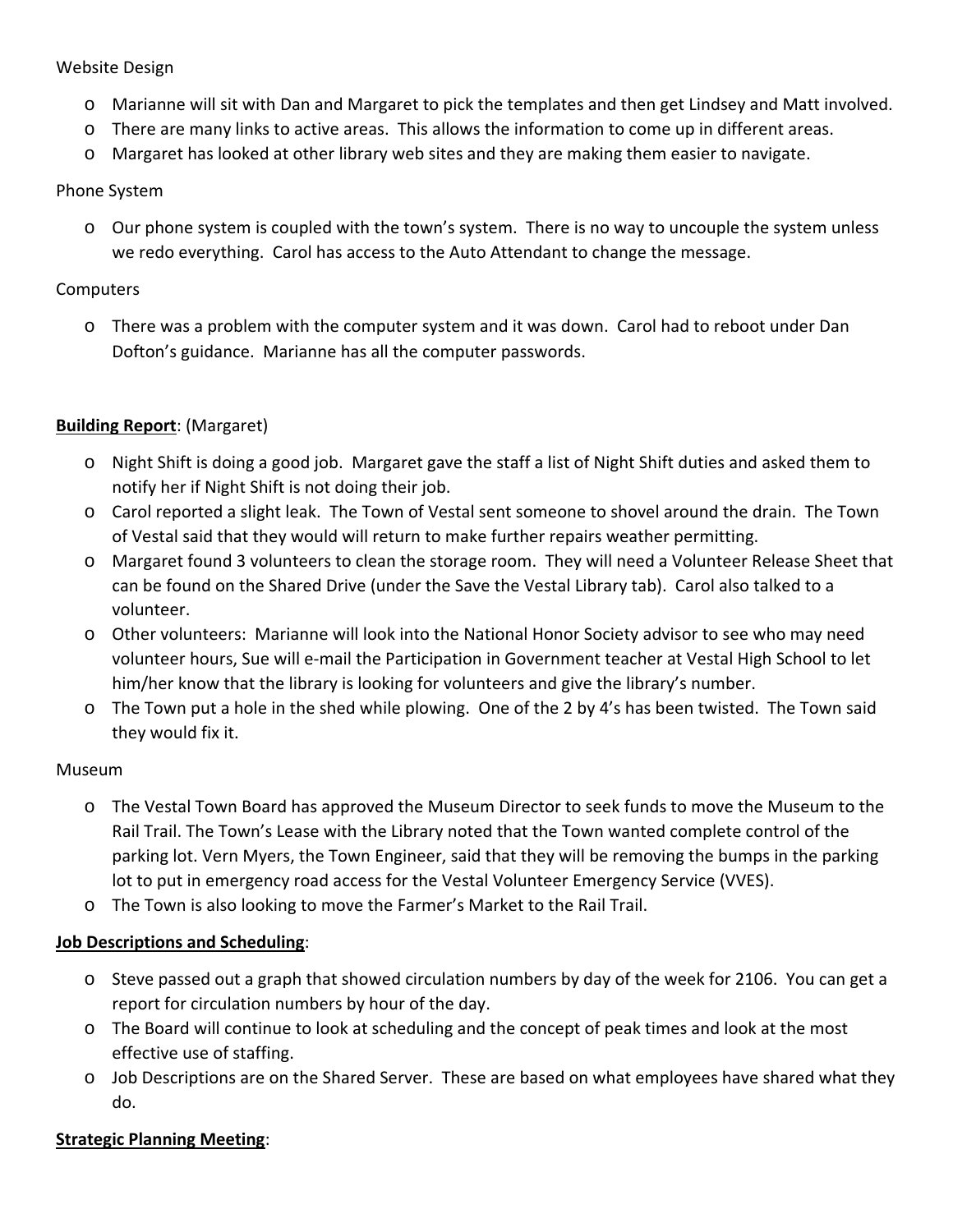- o Dannielle said that many of the completed surveys mentioned hours of operation. Patrons would like to see more hours on Saturday. Right now, we do not have the money for increased hours.
- o The Strategic Planning Meeting held on Saturday, March 11, was led by Steve. Margaret took notes.
- o Recurring themes were: more adult programming, longer hours of operation, making connections with other businesses in Vestal, the need for communication between groups.
- o Idea: Have the knitting group teach to the scouts (bridge the generations).
- o Idea: Open mic for the month of April (Poetry Month). Come and share your poem. Dannielle has a mic and an amp. It could be a repeated event sponsored by a class i.e. creative writing, IB students.
- o A list of events could be in the Town Crier and we could consider paying. The Friends may help support.
- o The High School Librarian was willing to put announcements on her TV feed.
- o Sue commented that the library needs more publicity.

## **Books:**

o Dannielle said that we need to take a more aggressive look at the quality of the books as they are returned.

**Adjournment:** Meeting was adjourned at 8:30 p.m. Margaret motioned and Marianne seconded.

**Next Regularly Scheduled Meeting**: April 18, 6:30 p.m.

Respectfully submitted,

Susan Nunes, Secretary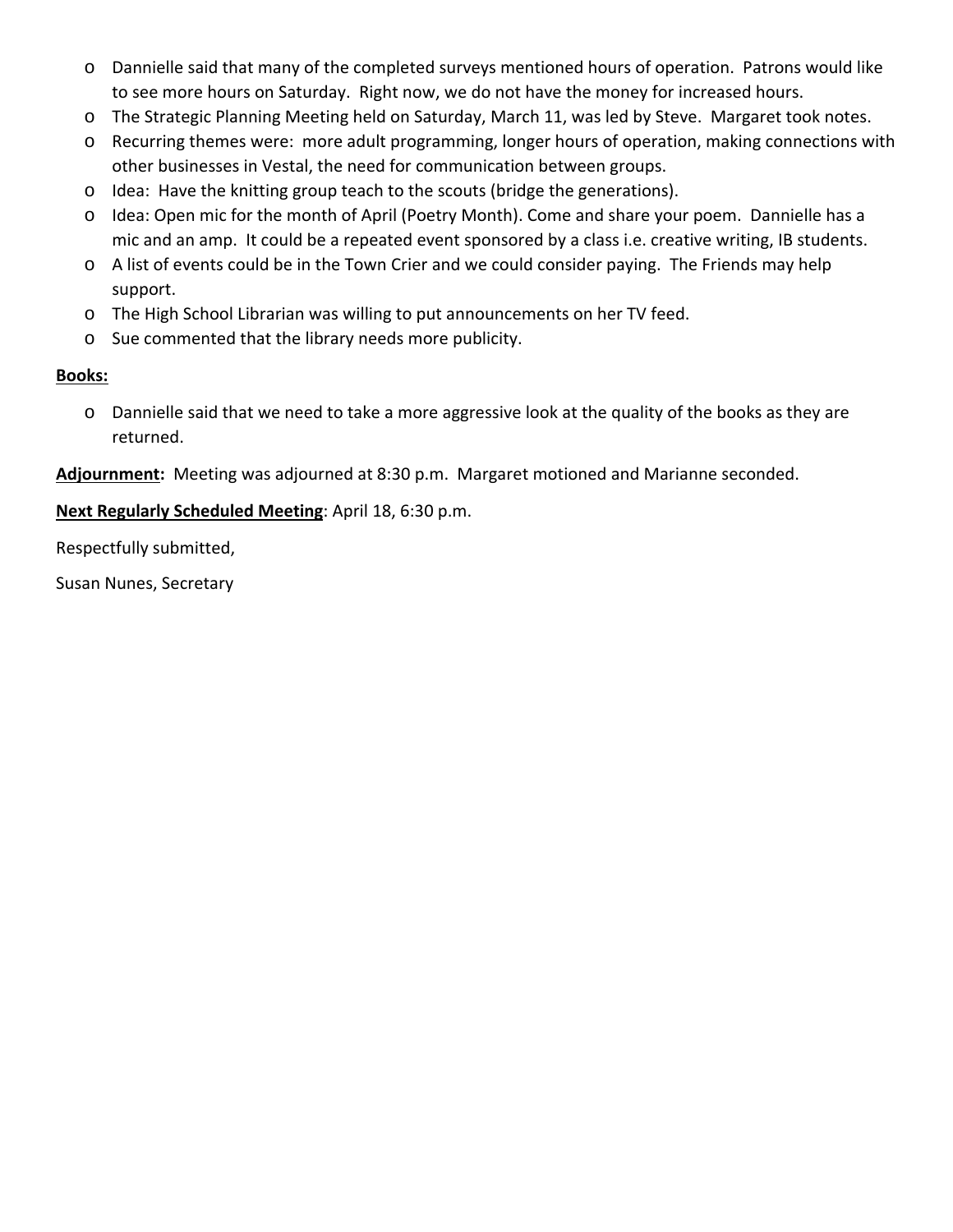## **Vestal Public Library Board Meeting**

## **School District Library**

## **April 18, 2017**

## **Attendance:**

Library Director: Carol Boyce. Director Four County Library System: Steve Bachman. School District Library Board: Sue Nunes, Margaret Hadsell, Dannielle Swart, Marianne Taylor, Pete Ziolkowski, Dannielle Swart. Library Treasurer: Suzanne Johnson. Notary: Gordon Allen. Guest: Cathy Schaewe

## **Call to Order:**

The meeting was called to order by Dannielle at 6:30 pm.

## **Approval of Minutes:**

The Feb., 2017 minutes were reviewed and approved as amended. Motion to approve made by Pete, seconded by Marianne.

The March, 2017 minutes were reviewed and approved as amended. Motion to approve made by Marianne, seconded by Margaret.

## **Registration with New York State:**

- Steve explained that registering the library with NY State allows us to accept public funds.
- After discussion, the Board authorized the Library Director to prepare and submit an application for registration with New York State of the Vestal Public Library, pursuant to law, by unanimous vote, on a motion made by Marianne, seconded by Margaret.
- A Certification Statement for the NY State Registration of the Vestal Public Library was signed by Dannielle Swart, Board President, and Susan Nunes, Board Secretary and notarized.
- Carol will go on the Shared Drive to look at the Board approved written policies and our official budget. Dannielle will meet with Carol to see what other polices we still need for registration.
- Carol will do the Annual Report to the Community.
- **Dur Long Range Plans will be coming.**
- Carol will read what we still need and send all the information to Sharon Phillips Rep from NY State Education Dept. Carol will follow up with Sharon to see what we still might need to submit.

# **Executive Session:**

- **The Board voted unanimously to go into Executive Session to at 6:50 after a motion by Margaret,** seconded by Sue.
- At 7:30, the Board voted unanimously to come out of Executive Session after a motion by Pete, seconded by Margaret.

# **Financial Report:**

- After discussion, the Board voted unanimously to accept the treasurer report by a motion from Pete, seconded by Margaret.
- We discussed a petty cash procedure that will have additional cash on hand for youth purchases separate from general petty cash. Pete asked Bethany to come up with a written procedure.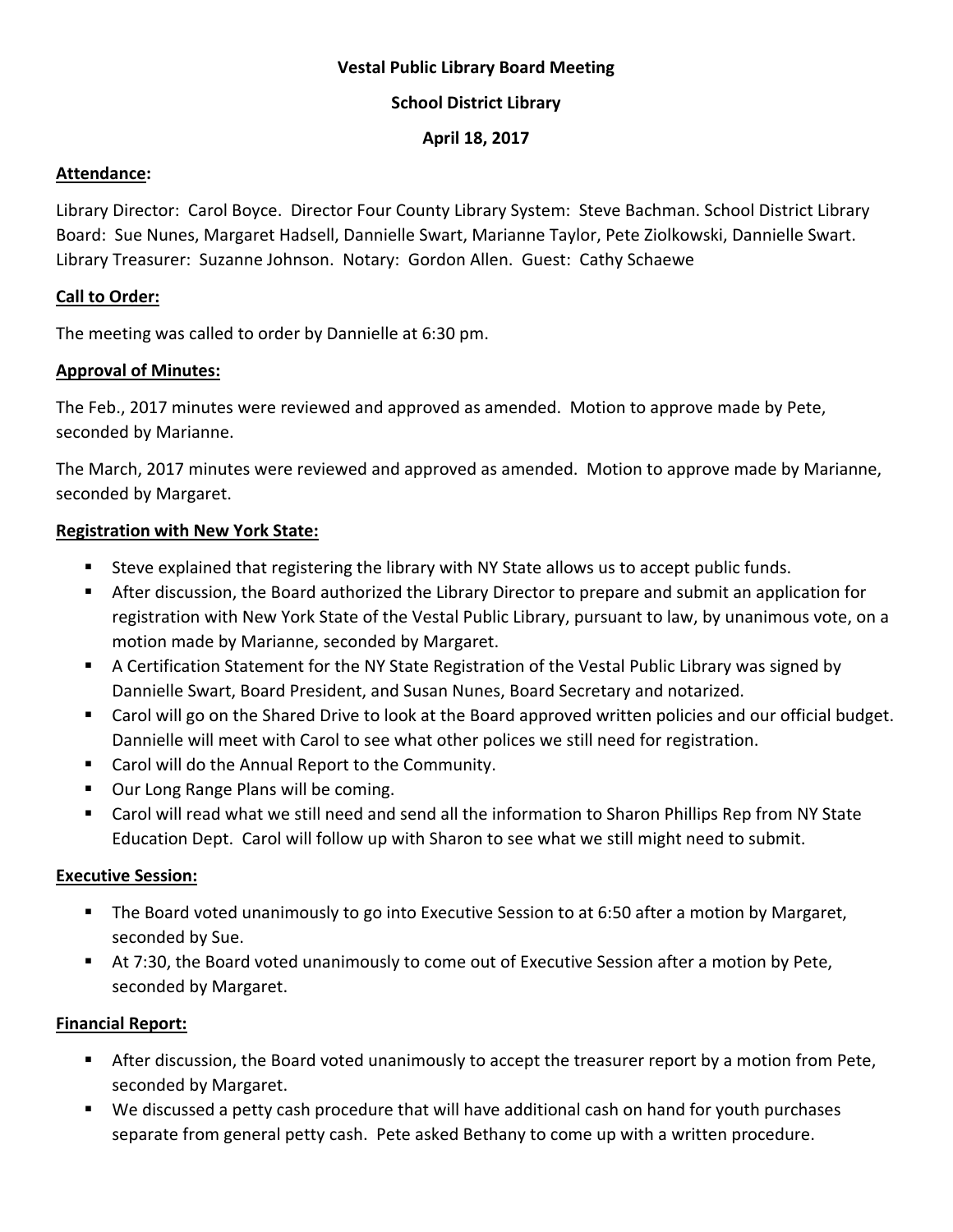## **Building Update:**

- $\blacksquare$  Heating problem in the main part of the library was fixed by the town.
- Volunteer Clean-Up day in June 11. Vestal United Methodist Church will help for 1-1  $\frac{1}{2}$  hours through their Reaching Up/Reaching Out program. Marianne will check with the Town for volunteer approvals.

## **Monthly Library Usage Report**:

"Offline" means any materials that were taken off the shelf and used by patrons.

## **Technology**: (Marianne)

 The website has too much on it. Marianne will take pictures of what we want. The vertical menu will be removed.

## **Miscellaneous Items**:

- Dannielle along with Ellen Bach, Esq, suggested that we obtain local council to represent the library. We need to create a search committee to find such council. The decision was made to wait until the budget vote and arrival of the new Board member.
- Margaret said that as a Board, we need to start working on multiple projects simultaneously.
- Carol wants the Board to meet with the staff
- We need a Town Hall Meeting to talk about the upcoming 2018 budget. Presentation of the Proposed Budget will be on May 13 at noon. Carol will secure a room.
- Pete asked all Board members look at the budget on the shared drive so it can be discussed at the next meeting.

# **Executive Session**:

- The Board voted unanimously to go into Executive Session at 9:10 after a motion by Pete, seconded by Sue.
- At 9:28, the Board voted unanimously to come out of Executive Session after a motion by Marianne, seconded by Margaret.

**Adjournment:** Meeting was adjourned at 9:30 p.m. Pete motioned and Marianne seconded.

# **Next Regularly Scheduled Meeting**: May 16, 6:30 p.m.

Respectfully submitted,

Susan Nunes, Secretary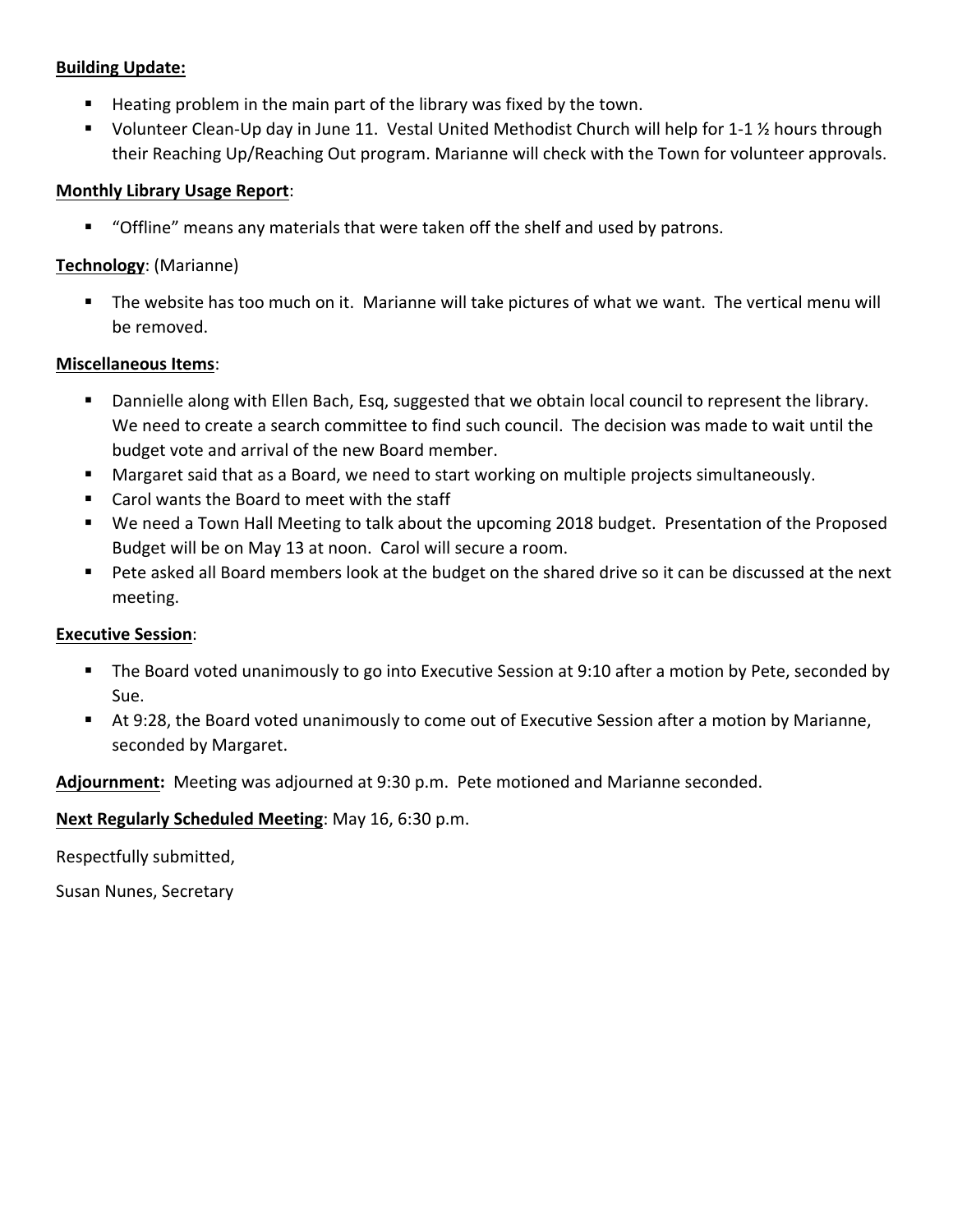### VESTAL PUBLIC LIBRARY BOARD MEETING 5/16/2017

 Present: Dannielle Swart, Janine Taft, Sue Johnson, Lindsay Murphy, Carol Boyce, Margaret Hadsell, Marianne Taylor, and Pete Ziolkowski

The meeting was called to order at 6:33pm.

 The minutes of April 18, 2017 were reviewed and approved. Motion was made by Margaret Hadsell and seconded by Marianne Taylor.

 The Youth Services Librarian, Lindsay Murphy presented her summer programing.

- She mentioned a touch-a-truck program July 15 from 1-4, with a possible collaboration with the Museum including refreshments and other attractions.
- There is to be a build a fort night at the library.
- A Harry Potter program.
- She is also having the normal crowd pleasers here as well.
- To keep track of the summer reading program she wants to build a "brick" city on the windows.
- She is also planning to have an outdoor kick-off party in the form of a movie drive-in.

Sue Johnson gave the treasurer's report.

- Margaret asked the difference between the heat suppliers and wondered about our part of the solar panels.
- Pete said that our residual part of the school district taxes should be deposited in May.
- There was a question about who Level 3 Communications is.
- Pete talked about the audit and what we need to do.
- He wants a special meeting for just discussing the budget. It was set for June 13.

A motion was made to accept the warrants and treasurer's report. Motion by Marianne and seconded by Margaret. It was approved.

- Pete then talked about the Petty Cash Policy he wants to put in place. There was discussion of a voucher for petty cash use.
- There was discussion on who held the key and the back-up person for that. Details need to be worked out.
- Bethany will make the suggested changes.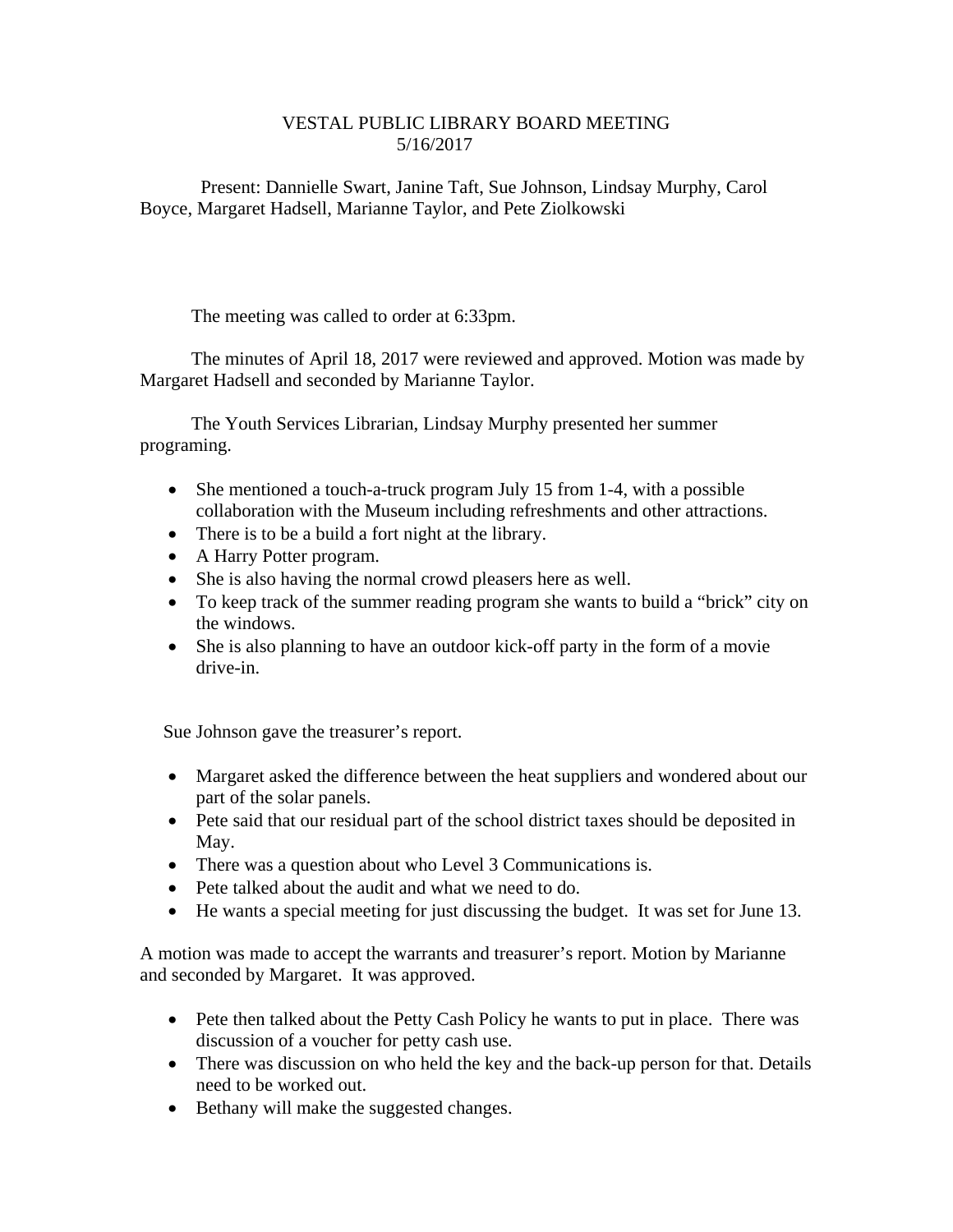There was a motion made to accept the petty cash policy with the amendments for a one month trial period. Motion was made by Pete and seconded by Margaret. The motion was approved.

 It was asked if the library needed a liability release form for the church clean-up day or would the one for the town would be enough. After some discussion it was decided that the town's was enough.

Marianne talked about the state of the website and IT.

- Marianne had been going back and forth with Wendy. There has been nothing now for a month.
- Marianne might have Margaret step in and make the final decisions for the new website since she has gotten very busy with work.

 The Board worked on some policies that were needed for the registration process to be completed.

- Margaret worked on the original draft of the Disaster Policy, changing somethings around and simplifying the format.
- It was decided to review it annually and add a list of who to call.

 A motion was made to accept the Disaster Policy. Motion by Marianne and seconded by Pete. The motion was approved.

• The Board looked at the Confidentiality of Library Records Policy. No discussion.

 Motion to accept Confidentiality Policy was made by Marianne and seconded by Pete. The motion was approved.

• They next looked at the Collection Development Policy. A few corrections will be made.

 Motion to accept the Collection Development Policy with corrections was made by Margaret and seconded by Pete. It was approved.

 Margaret gave a report on what has been done on the building and what has happened lately.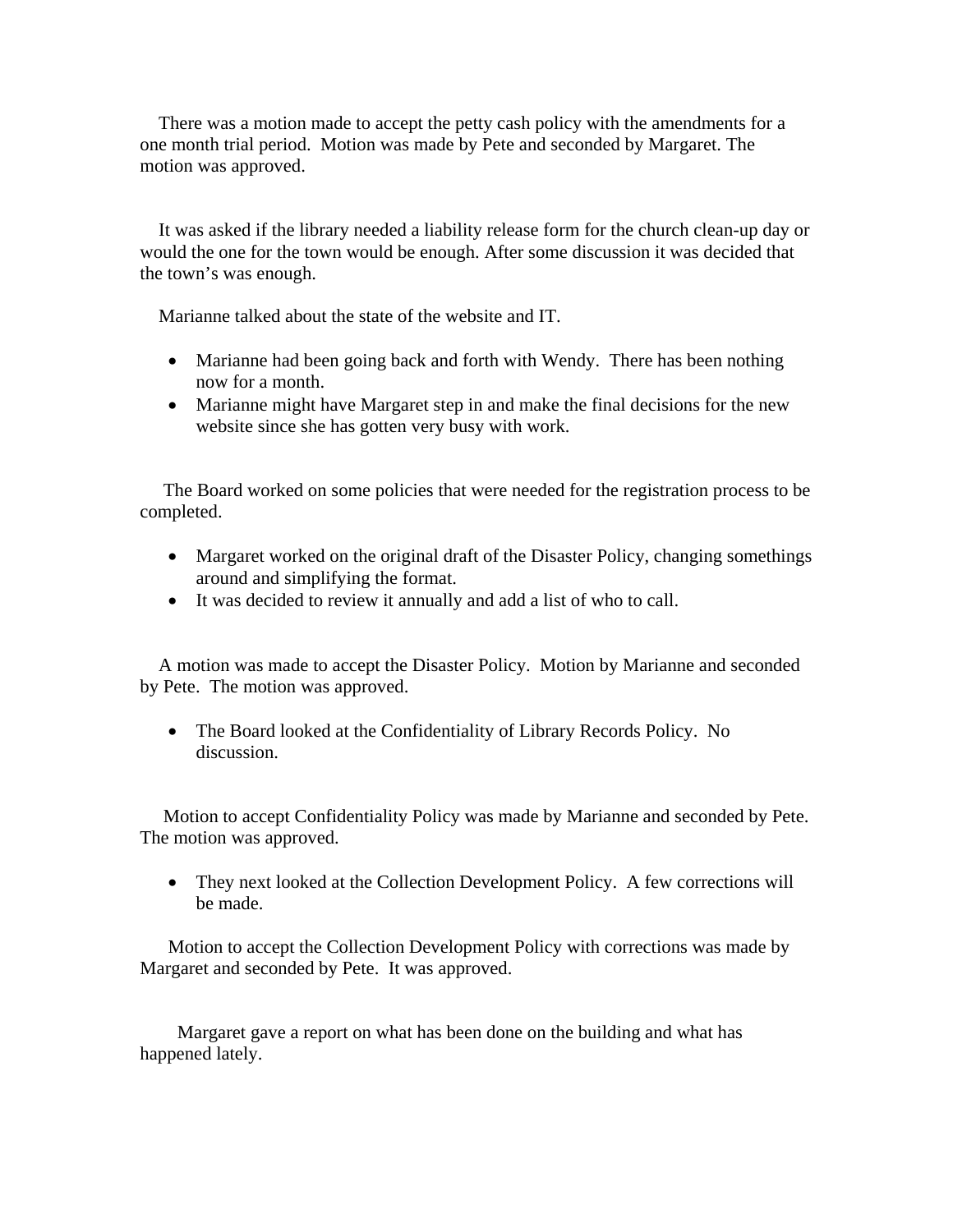There was a brief discussion on the review of the tentative union agreement. There was a letter of agreement that Dannielle signed so that the contract could be ratified.

The Board talked about the Saturday Town Hall Meeting on Saturday, May 13.

- Only a few showed. Two community women, Steve Bachman, a couple of staff and the Board members.
- There were suggestions on how to get the word out.
- That if help was needed just ask.

 Carol talked about the April stats and that they went down again. She mentioned the book purchases were more and that she had asked Jim Holley, former director to help with the reviews.

 Pete mentioned that he talked with Marilyn for about an hour and some of the topics that they covered.

 The regular meeting adjourned at 8:35 to go into executive session. Motion was made by Marianne and seconded by Margaret to talk about union contract and the lease with the Town of Vestal. It was approved. The executive session adjourned at 9:10. Motion was made by Pete and seconded by Marianne. It was approved.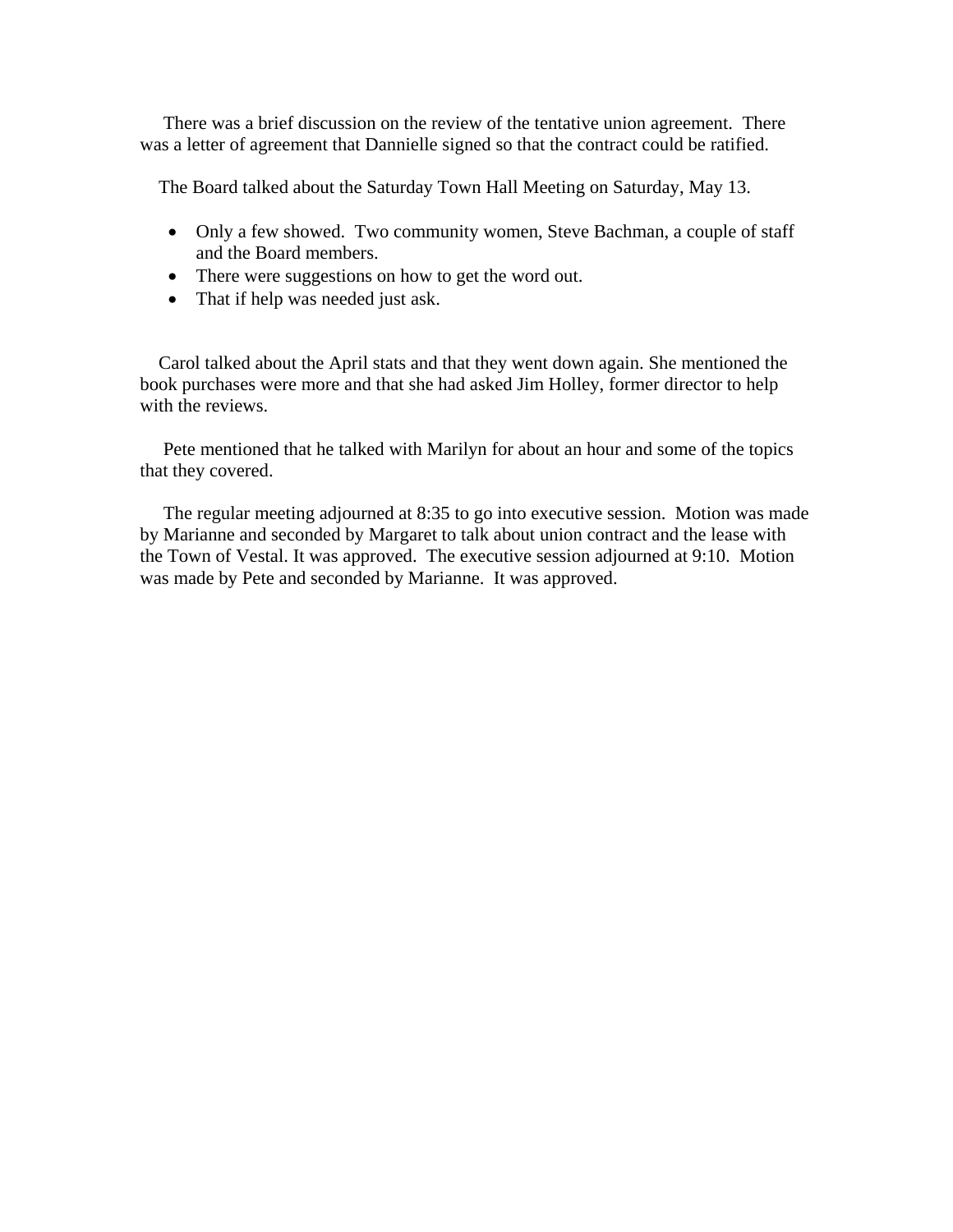## **Vestal Public Library Board Meeting**

### **June 20, 2017**

## **Attendance:**

Library Director: Carol Boyce; Library Board: Sue Nunes, Margaret Hadsell, Dannielle Swart, Marianne Taylor, Pete Ziolkowski; Treasurer: Suzanne Johnson; Guest: Cathy Schaewe

## **Call to Order:**

The meeting was called to order by Dannielle at 6:36 pm.

**Executive Session**: The Board voted unanimously to go into Executive Session after a motion made by Pete and seconded by Marianne.

At 6:55, the Board voted unanimously to adjourn Executive Session after a motion made by Pete and seconded by Sue.

### **Approval of Minutes:**

The May 16, 2017 minutes were reviewed and approved by unanimous vote from a motion made by Marianne and seconded by Margaret.

Carol will check to see if the corrections were made to the Collection Development Policy.

### **Activity Report-Library Monthly Usage Report:**

- $\checkmark$  Carol added data on new library cards given.
- $\checkmark$  Cathy suggested making a building calendar that lists when everything needs to be sent out. An "Operational Calendar" and a "Finance Calendar". Pete plans to buy a calendar to put in the Business Office that will track the milestones that the Town of Vestal (TOV) used to do for the Library.

#### **Union Contract:**

- $\checkmark$  Dannielle reported that Ellen, our library lawyer, was not sure why the word "tentative" was included in the contract with the employees voted. Ellen said we should ratify the contract.
- $\checkmark$  The Board voted unanimously to ratify the Union Contract with the Library employees after a motion made by Pete and seconded by Marianne.
- $\checkmark$  Pete said the raise and back pay will be in the next pay period so that is will come out of the 2016-2017 fiscal year. It will be a special payroll.

## **Building Report**: (Margaret)

- $\checkmark$  The last 2 storms made a tiny drip in the front of the building. This was reported to Mark Johnson.
- $\checkmark$  Carol received a letter form Laura McCain about our insurance. The book storage is still a concern. Carol will show the letter to Jim Love who does all organizing for the books.
- $\checkmark$  Pete suggested that The Friends store the books at an alternate location.
- $\checkmark$  Margaret suggested we set up a date and bring in people to deliver these boxes. We pick a day and then everyone will come with as many vehicles as we can to distribute the books.
- $\checkmark$  Dannielle will contact the Rotary to set up delivering books overseas to those in need.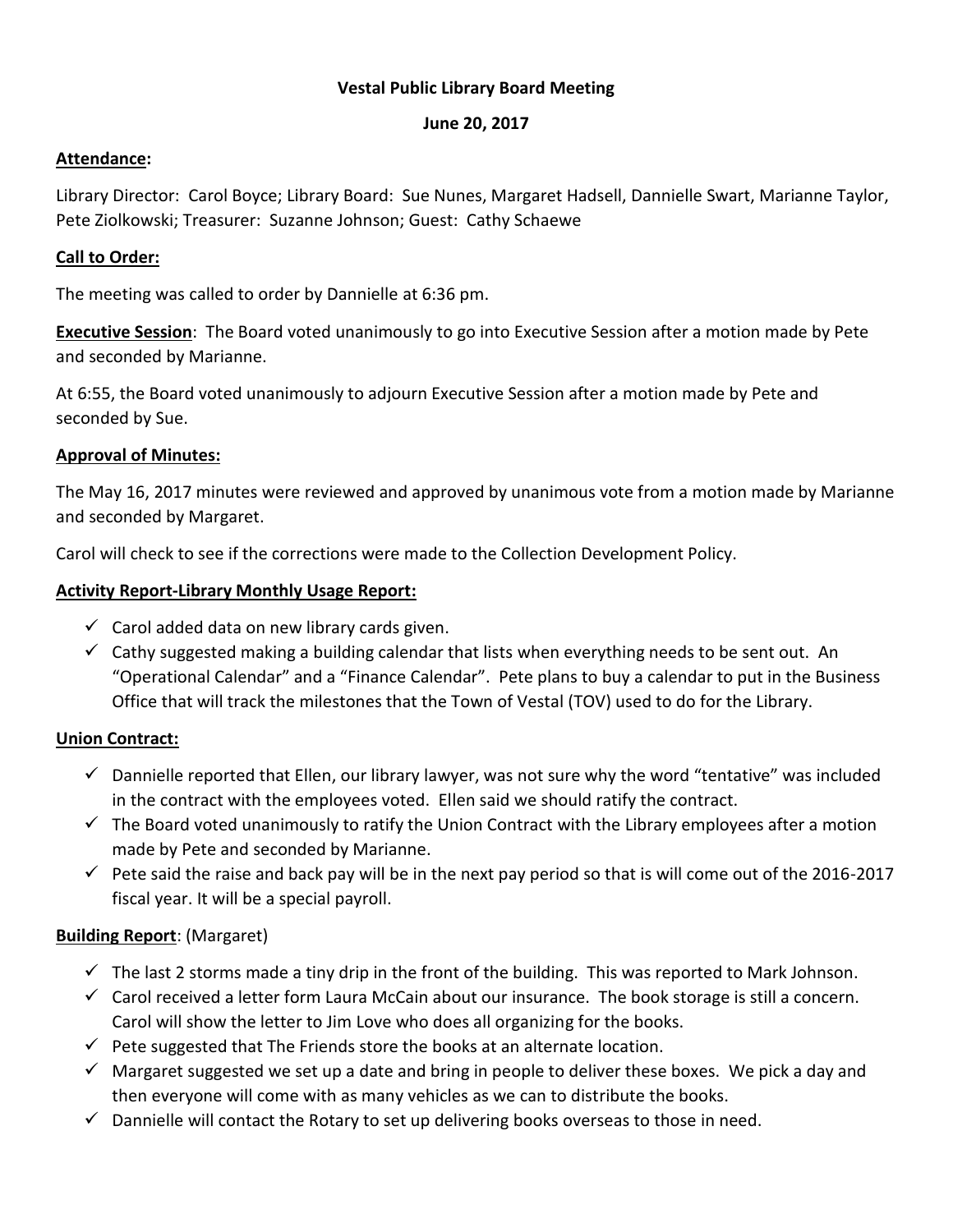- $\checkmark$  Carol will tell Jim that we have a July 1 deadline. Carol will also verify where all the books are going.
- $\checkmark$  PHASE I: July 22; Book Sale on Aug 5. Phase II, Aug 19
- $\checkmark$  Clean up day was excellent; Marianne will send a thank you care to Lorie Woughter from the First United Methodist Church. In the lease, the TOV will take care of planting.
- **Lease:** Dannielle will contact Ellen to finalize the lease with the TOV

## **Website/IT (Marianne)**:

- $\checkmark$  The design is completed. Marianne is currently managing the pages. She will eventually teach Lindsey and Matt how to manage the site. Matt will probably be posting most of the updates.
- $\checkmark$  Marianne requests to take pictures with the employees.
- $\checkmark$  The Board encourages Carol to have a space on the site. The goal of the site is to create a good communication tool with the public.
- $\checkmark$  Carol will get a list of printers to Marianne as well as an annual report.

## **Treasurer Report:**

- $\checkmark$  Earthlink is an emergency line for the TOV. Marianne suggests that we ask the town to incur this total cost. The Board voted to accept Marianne's suggestion after a motion by Pete and seconded by Margaret.
- $\checkmark$  Marianne called the TOV to ask if we can get our heat bills directly. The TOV has not gotten back to her yet.
- $\checkmark$  BANK FEES: We have some restrictions on our savings account before we get a bank charge. Now that we have some history, we can be more prepared for next year.
- $\checkmark$  The Friends are giving the Library \$1,500.
- $\checkmark$  We need to add "Large Print" books and CD (audio books) to the budget line.
- $\checkmark$  The Board approved the Treasurer's Report by unanimous vote after a motion from Pete and seconded by Marianne.

## **2017-2018 Budget**

- $\checkmark$  Pete submitted a proposed 2017-2018 Budget
- $\checkmark$  NY State Comptroller's Office has asked for our official audit
- $\checkmark$  Health Insurance came back with 82% increase. Pete will look at other bundles
- $\checkmark$  The Year-End Audit was sent out to 7 accounting firms with only one response. Because we are a government entity, there are special "hoops" to go through that drive up the cost.
- $\checkmark$  Incero came back with a bid of 7,000 full auditing and filling out forms and 5,500 for auditing and we fill out forms. After discussion, the Board unanimously approved hiring Incero for the full audit of 7,000 after a motion by Pete and seconded by Marianne.
- $\checkmark$  Margaret said that the cleaning needs to be increased from 10,000 to 12,000 to include the cost of carpet cleaning.
- $\checkmark$  The Board unanimously approved the tentative 2017-2018 Budget after a motion from Pete and seconded by Margaret.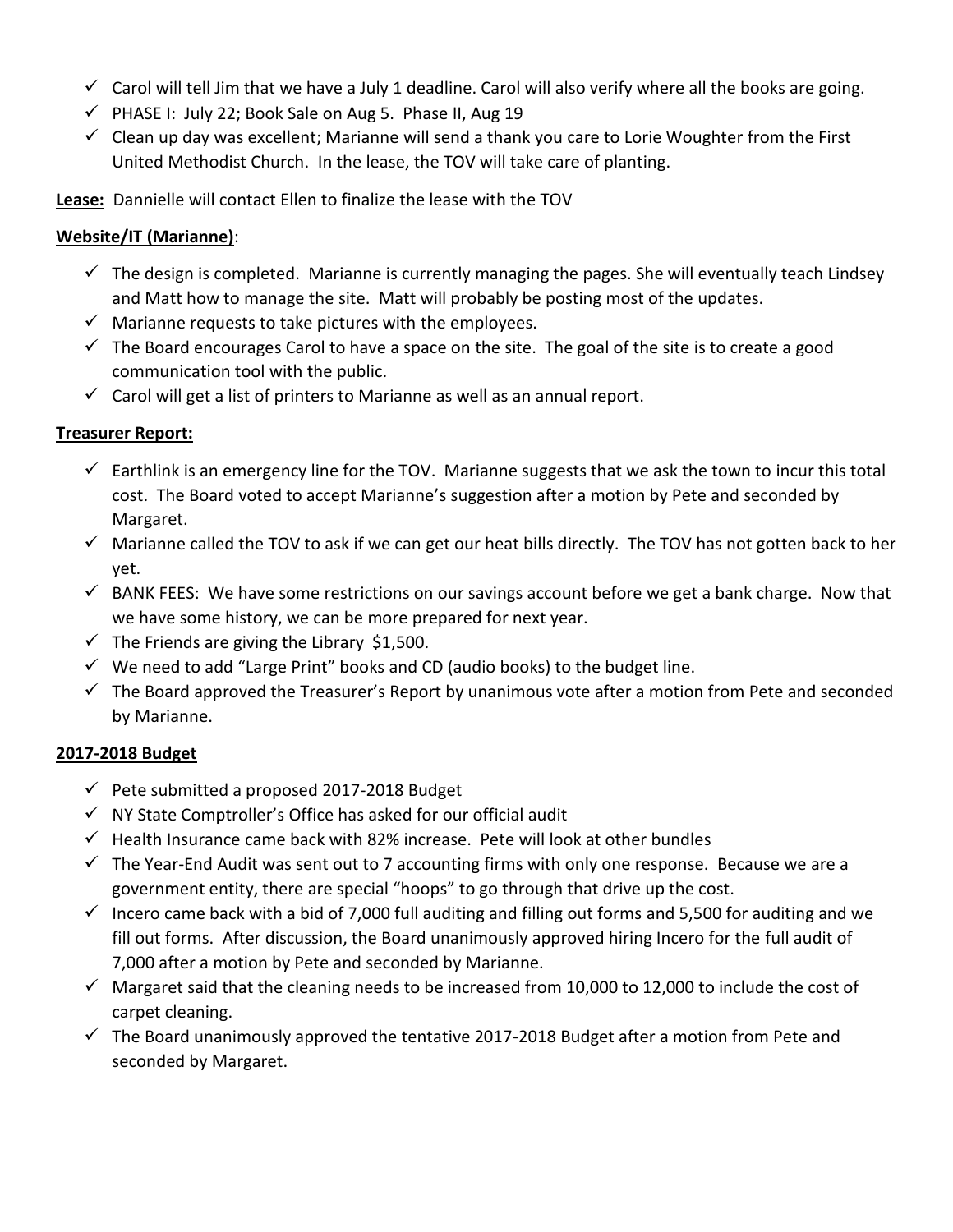## **Director's Report:**

- $\checkmark$  A patron needed to be removed from the library for threatening 2 other patrons. Police were not called. Patron needs to have an interview with Carol before allowed back into the library. Next time, the police must be called.
- $\checkmark$  There is currently a mini silent auction in the library. All proceeds to support the Library.
- $\checkmark$  A patron wants a book to be sent to her home by Fed Ex. Pete said to send an official letter letting her know that the Library does not have the resources for FedEx or UPS.
- $\checkmark$  A Meet-n-Greet will be held on June 28 at noon for the employees and the Board. Carol will get some of the employees' questions to us by the end of the week.

### **Strategic Plann**:

- $\checkmark$  There are 2 parts to the Strategic Plan. One part just has the bullet points and the 2nd part has a more detailed plan
- $\checkmark$  Dannielle said that the Strategic Plan requires community input.
- $\checkmark$  Dannielle said that part of the plan is to get more community input and to do more outreach. Margaret will add this as #10. The completed plan needs to be sent to Albany.
- $\checkmark$  The Board voted unanimously to accept the draft of the Strategic Plan with the discussed updated after a motion was made by Sue and seconded by Marianne.

**Other:** Dannielle gave Sue a certificate for her service to the Library as this is Sue's last meeting as a Library Board Member.

**Adjournment:** Meeting was adjourned at 9:00 p.m. Pete motioned and Margaret seconded.

## **Next Regularly Scheduled Meeting**: July 18, 6:30 p.m.

Respectfully submitted,

Susan Nunes, Secretary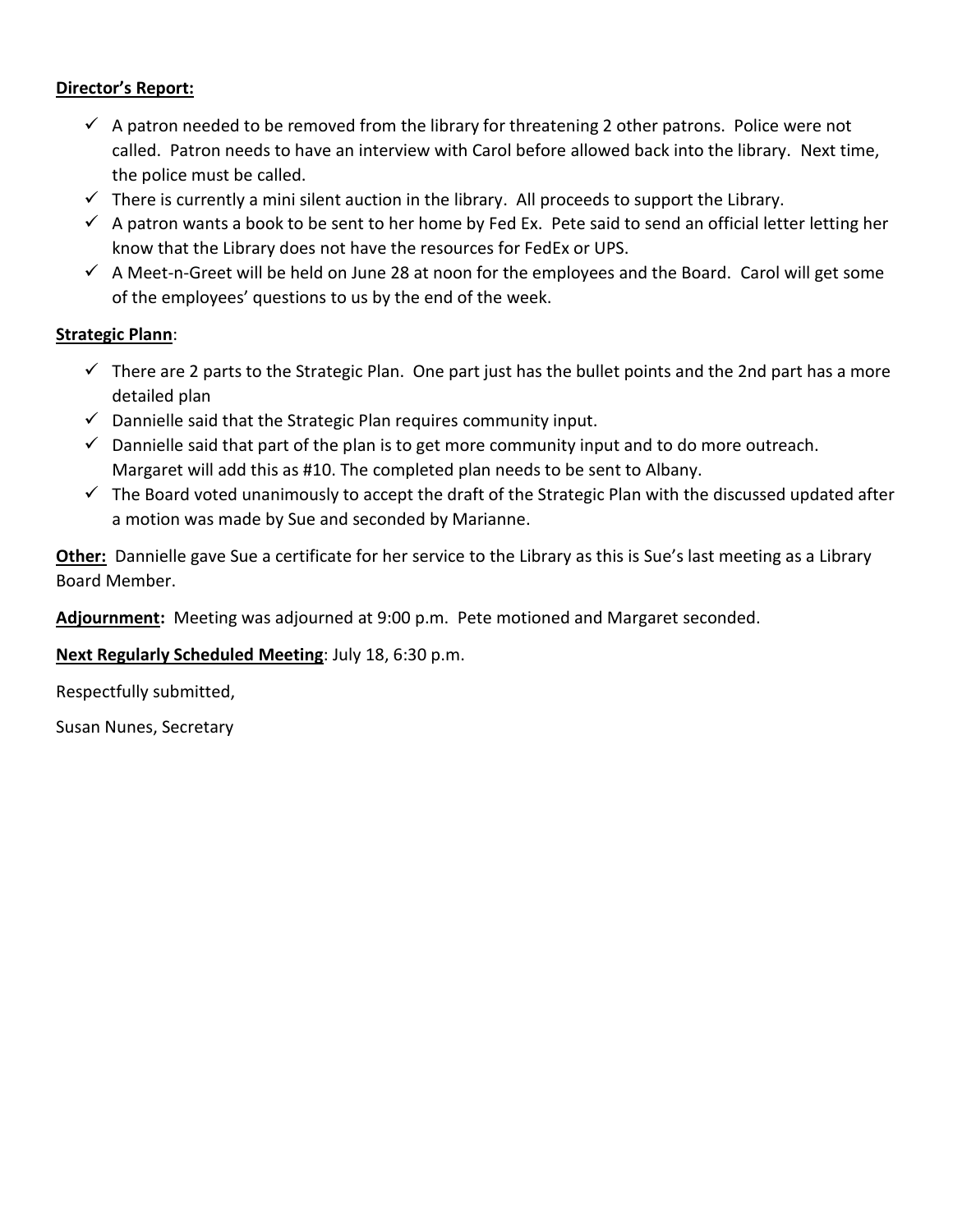## **Vestal Public Library Board Meeting**

### **July 18, 2017**

#### **Attendance:**

Library Director: Carol Boyce;

Library Board: Margaret Hadsell, Dannielle Swart, Janine Taft, Marianne Taylor, Pete Ziolkowski; Treasurer: Suzanne Johnson

### **Call to Order:**

The meeting was called to order by Dannielle at 6:36 pm.

### **Approval of Minutes:**

The June 20, 2017 minutes had not as yet been submitted, so approval of minutes could not take place.

## **Election of 2017-2018 Officers**

- $\checkmark$  Pete nominates Dannielle for President. Janine seconds. Vote passes unanimously.
- $\checkmark$  Pete nominates Marianne for Vice President. Dannielle seconds. Vote passes unanimously.
- $\checkmark$  Marianne nominates Pete for Vice President of Finance. Margaret seconds. Vote passes unanimously.
- $\checkmark$  Pete nominates Janine for Secretary. Dannielle seconds. Vote passes unanimously.

## **Treasurer Report:**

- $\checkmark$  A correction was made on p 3 to Lindsey's name.
- $\checkmark$  MIT Tech magazine has been discontinued
- $\checkmark$  Baker & Taylor's TS360 (Titlesource) will be revisited next year. Ingram has a similar service that is free.
- $\checkmark$  Marianne requests Bethany be instructed to tell us when bills are coming due proactively. Pete will check to see if she can enter a due date into Quickbooks. We need guidelines for Bethany. Board requests to start approving bills before paying them.
- $\checkmark$  Carol will ask Baker Taylor if it is possible for us to get a refund for B&T's access to their database for searching for books/availability/pricing, and for downloading records to the 4CLS database.
- $\checkmark$  Pete notes the phone is 3 times what we planned to pay, and life insurance is 343%, States the insurance should be less than it is to remain compliant with Union. Needs more attention.
- $\checkmark$  Pete says we are going into the second half of the year with half our money left.
- $\checkmark$  Pete notes we still need utility costs. Dannielle has been trying unsuccessfully to get NYSEG to provide cost info. Pete will tell Bethany to try to get from TOV. Need to reconcile figures from TOV to find out what we really spend on utilities in order to adjust if necessary.
- $\checkmark$  Marianne requests Bethany update the spreadsheet again.
- $\checkmark$  Pete reports we are preparing for audit. The audit date is yet to be determined but a target date of 8/31/17 is agreed on, as the audit needs to be filed with the NYS Comptroller by 9/30/17.
- $\checkmark$  Discussion of alternatives to a cash card for petty cash for Lindsey to use, Pete reports M&T has a nonprofit credit card that allows the exporting of data such as receipts. Margaret and Janine request we investigate options through local credit unions before making a decision. All agree the cash card is a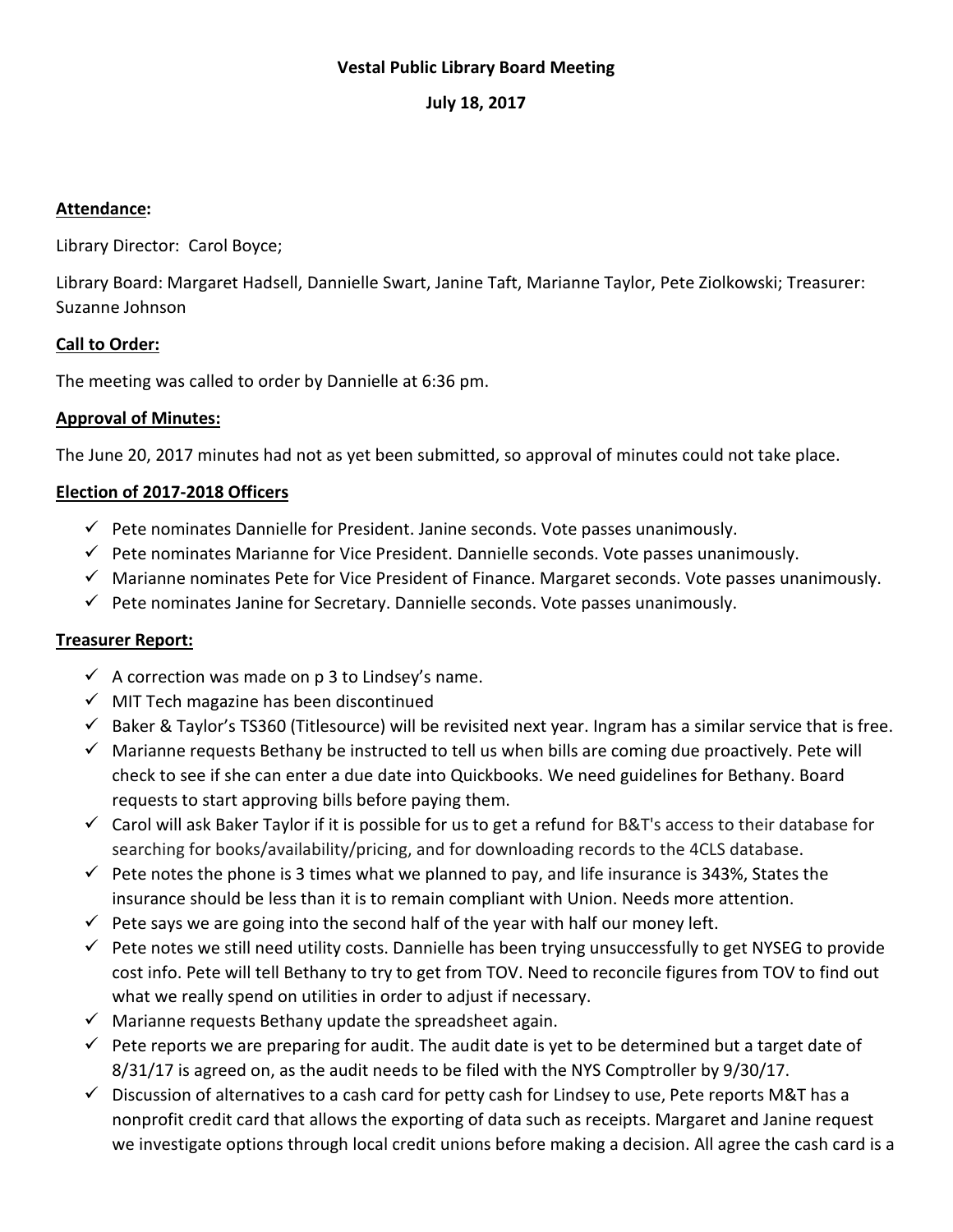viable temporary solution and that we should table further discussion on this until after the audit is done and filed.

 $\checkmark$  The Board approved the Treasurer's Report by unanimous vote after a motion from Margaret and seconded by Marianne.

## **Director/Department Heads Report:**

- $\checkmark$  Carol says attendance is cyclical and steady.
- $\checkmark$  Pete notes the circulation is down from 2014-2015.
- $\checkmark$  Carol reports new audiobooks are being processed.
- $\checkmark$  Pete and Dannielle request we revisit meeting room policy so it reflects that VPL controls usage, not TOV.
- $\checkmark$  Pete notes Janet from the Comptroller's office sent a form from the Retirement System that we need to fill out to determine who is in the NYS ERS. Carol will follow up on this.
- $\checkmark$  Pete requested a mid-year discussion with vendors i.e., Paychex.
- $\checkmark$  Matt's information requesting a raise was submitted. Board decided to discuss in Executive Session to protect his privacy.

# **Adult Dept:**

- $\checkmark$  Carol reports the JCC has inquired about VPL hosting Lyceum. This would be a plus for our adult programs. Carol suggests a film club for adults be started. Dannielle notes Open Mike night begins in November.
- $\checkmark$  Board requests that Carol have 3 adult programs scheduled by November.
- $\checkmark$  Carol states Books on CD have been ordered.
- $\checkmark$  Dannielle and Pete ask about LP and regular books. Carol says she is working on it.

# **Youth Dept:**

- $\checkmark$  Touch a Truck Day was a success, with 522 people in attendance. Pictures taken by Janine are on shared drive.
- $\checkmark$  70 more people are signed up now for summer programs than last year's final number.
- $\checkmark$  Facebook updates are excellent.
- $\checkmark$  Harry Potter day already has 120 signed up.

# **Union Contract:**

 $\checkmark$  Union states the contract has been signed. Board requested a hard copy of the contract from Mary Lou Carter, steward.

# **Personnel**

- $\checkmark$  Job descriptions will require input from staff. Pete asked where Civil Service fit in. Dannielle will get job descriptions from Jill at Broome County Civil Service.
- $\checkmark$  Part time employees and Pages are not Civil Service, Full time employees are Civil Service positions as per CSEA-VPL agreement.
- $\checkmark$  Pete notes it is crucial we abide by laws and regulations in hiring practices.
- $\checkmark$  Carol is to have her job description to the Board by 7/31/17,
- $\checkmark$  Board has an action item to finalize Carol's job description by 7/31/17. Carol will put her duties on shared drive for Board to consider.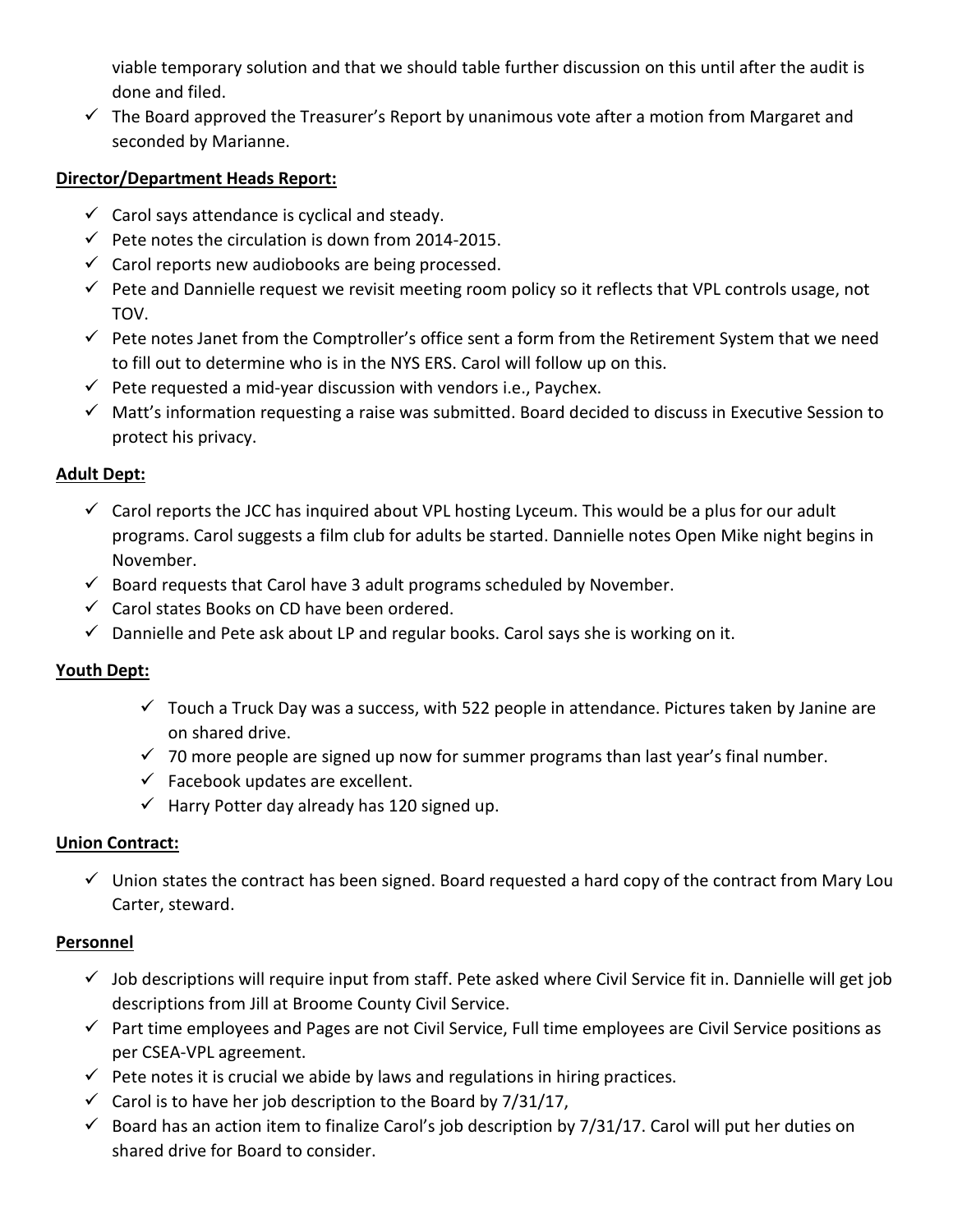## **Building Report**: (Margaret)

- $\checkmark$  The last bad rainstorm brought the leak we thought we had fixed back.
- $\checkmark$  TOV has been asked again when leaks will be resolved. These are the same old leaks. There is no point in cleaning the carpets until this has been resolved.
- $\checkmark$  TOV has fixed the holes in the parking lot.

## **Lease:**

- $\checkmark$  Dannielle reports that Ellen went back to Dave Berger at TOV and has received no reply. No progress to report since last time. Negotiations are stalled.
- $\checkmark$  Marianne requests we add utilities to lease.

## **Website/IT (Marianne)**:

- $\checkmark$  Marianne researched Earthlink and found we have to keep it as it is a safety issue. It costs \$30/month. Marianne will research to see if there are other companies who can provide same service for less money.
- $\checkmark$  Phone charge is \$480 annually to Allmode. This is the computerized town system phones.
- $\checkmark$  Shortell is a monthly charge.
- $\checkmark$  Website should be up on the 4CLS server by the end of the week.
- $\checkmark$  Marianne is working with Matt.
- $\checkmark$  Marianne thanks Matt for all his help.
- $\checkmark$  The website needs more but has lots on it now. Matt and Lindsey will give input. Site needs pictures. Margaret says we need to be careful about getting releases for photos, says the Museum ran into problems with this in the past.
- $\checkmark$  Facebook is now public.
- $\checkmark$  The Board unanimously approved to pay Wendy Tipton Waters the balance of her fee- \$425.00- on the launch of the website after a motion from Marianne and seconded by Janine.

## **Other:** No other business.

## **Period for Public Expression:**

- $\checkmark$  Donna stated the staff's emphatic support for Matt and his request for a raise. States he is not getting paid what he should be. Staff believes he did not get his 2% raise.
- $\checkmark$  Pete reminds her we have to be careful of the legalities such as Civil Service law and privacy.
- $\checkmark$  Employees are paid per the agreement between VPL and CSEA. Mistake that was made was misinformation that was given to Matt.
- $\checkmark$  Marilyn requests better communication.
- $\checkmark$  Mary Lou states if the Board promises something they must deliver; asks who has final decision
- $\checkmark$  Marianne informs the staff that financial decisions are the responsibility of the Board.
- $\checkmark$  Pete explained that Carol is the Director and we (the Board) hold her responsible for operations. She handles HR issues. We oversee Carol. The other avenue employees may take is to go through the Union.
- $\checkmark$  Matt states he was told he would be paid \$15/hour when he took the job.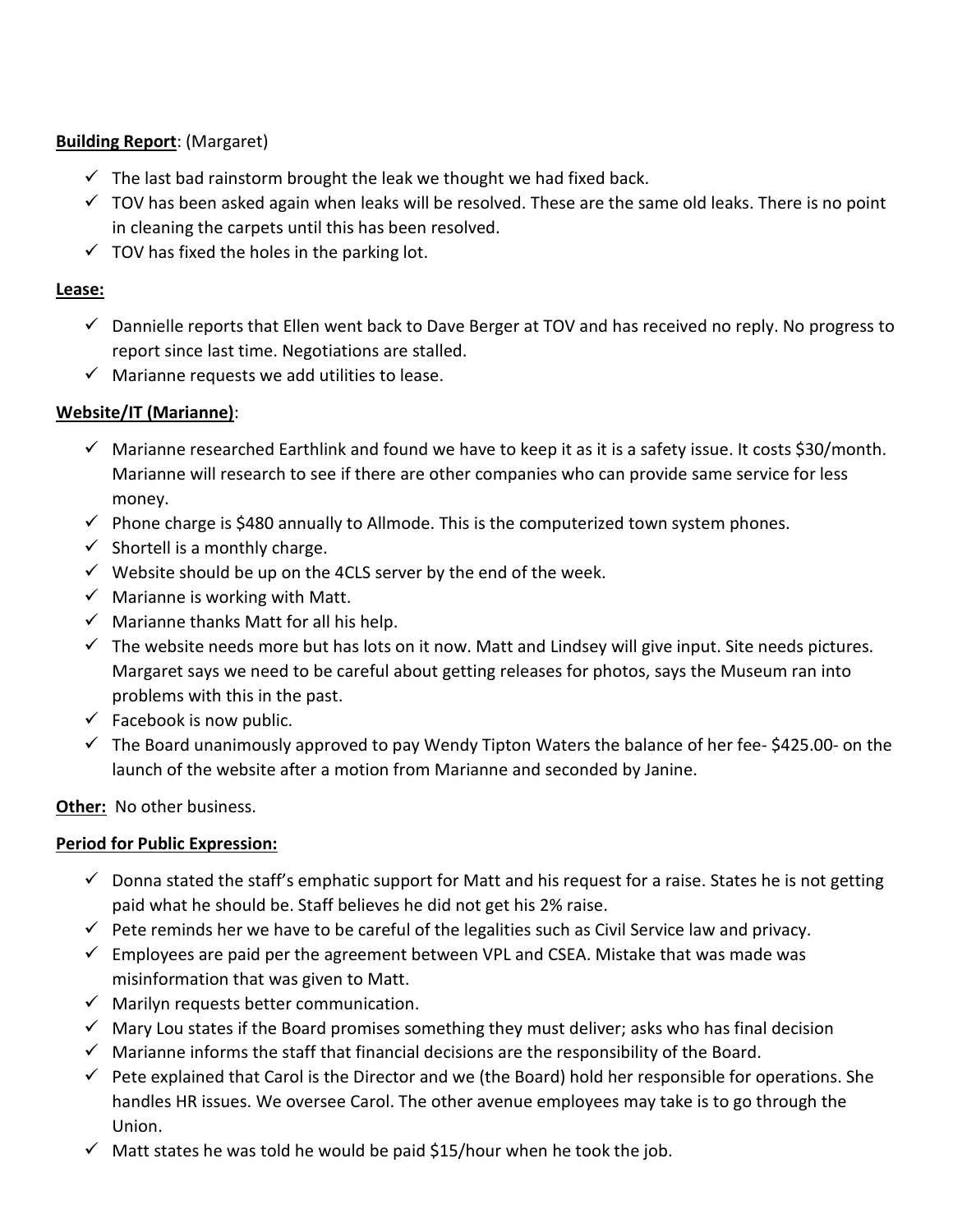$\checkmark$  Pete and Janine said that specific personnel issues should not be discussed in public forum.

**Executive Session**: The Board voted unanimously to go into Executive Session at 9:00 pm after a motion made by Marianne and seconded by Margaret.

At 9:55 pm, the Board voted unanimously to adjourn Executive Session and the Board meeting after a motion made by Dannielle and seconded by Pete.

**Adjournment:** Meeting was adjourned at 9:55 pm. Marianne motioned and Margaret seconded.

**Next Regularly Scheduled Meeting**: August 15, 6:30 p.m.

Respectfully submitted,

Janine Taft, Secretary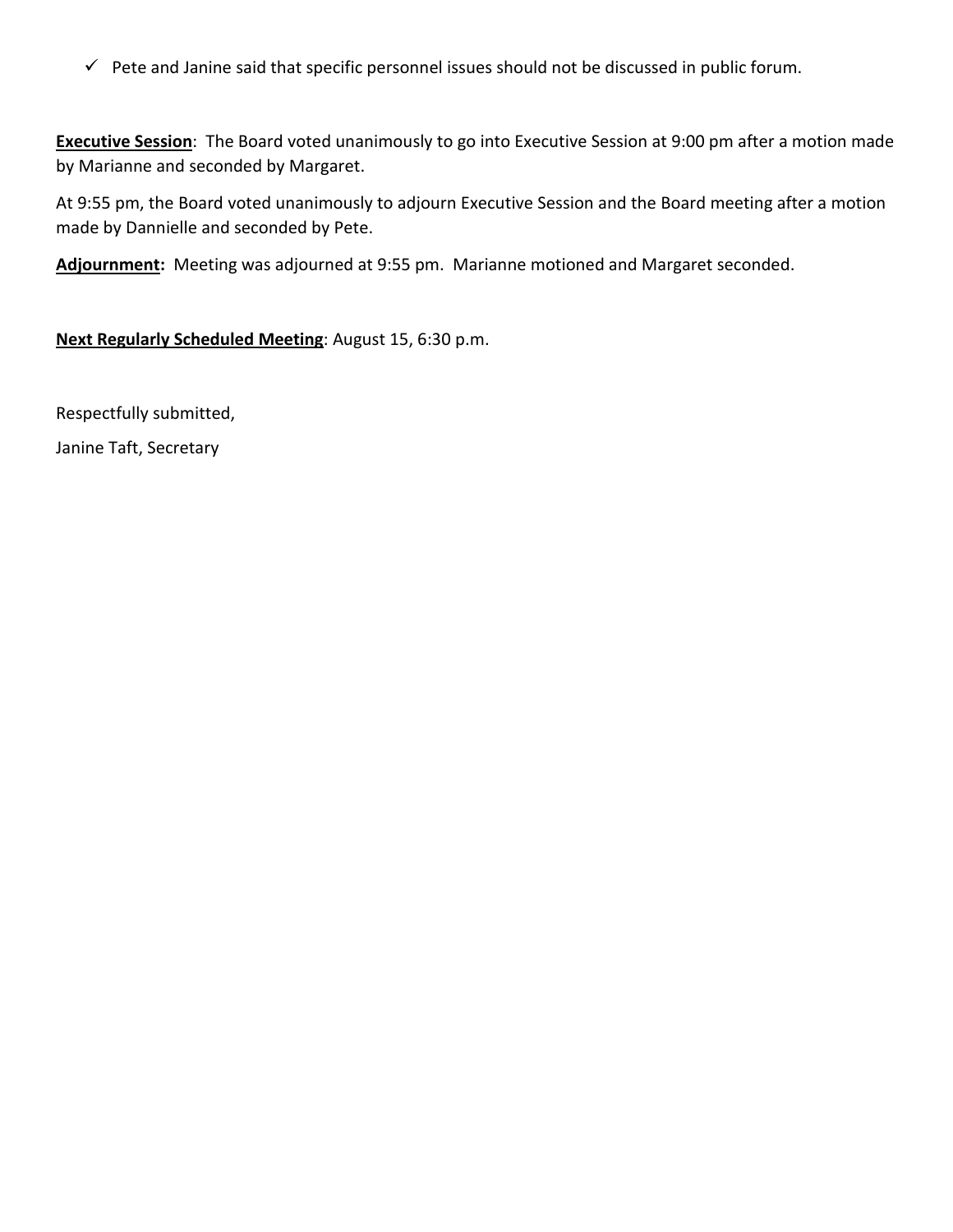#### **Vestal Public Library Board Work Session**

#### **July 27 2017**

#### **7:15PM**

#### **Attendance:**

Library Board: Margaret Hadsell, Dannielle Swart, Janine Taft, Marianne Taylor, Pete Ziolkowski

#### **Work session held to discuss Matt's job duties versus job description, and his request for a raise.**

PZ brought up the financial aspect.

MT found a blank line for a position that pays 15.09/hour.

PZ asked if we should be paying Matt more money to do the Social Media duties

JT suggested job be re-titled "Principal Library Clerk/Outreach Coordinator"

DS suggested we restructure position

PZ noted we as a Board can do that per the Union agreement

MT noted Prin Clerk step 5 pays \$14.84/ hour, and step 6 pays \$15.21/ hour. Max is \$18/hour in this title.

PZ requested we check the CSEA/VPL contract to be sure of step schedule and clarify what "yearly" means in this context.

JT requests we clarifiy dates of step raise and annual (COLA) raise as per contract

PZ requested we take time to think about it, have MT write tentative duties and we can take it to the Board for a vote. Keep it on the Principal Clerk line but increase the salary.

MH referenced the coming grievance, suggests we wait for answer from TOV as to previous procedures. Carol gave step raise 1/1/17. 2% raise was from last year's wages.

DS says grievance came yesterday. Notes it has to be delivered 15 days after the occurance.

MT requests we wait to vote on raise and job description until we have all job descriptions and can do it all at once.

PZ states will need special meeting with special vote. He has been pushing Carol for centralized HR records.

DS will get Carol to write her goals for the position.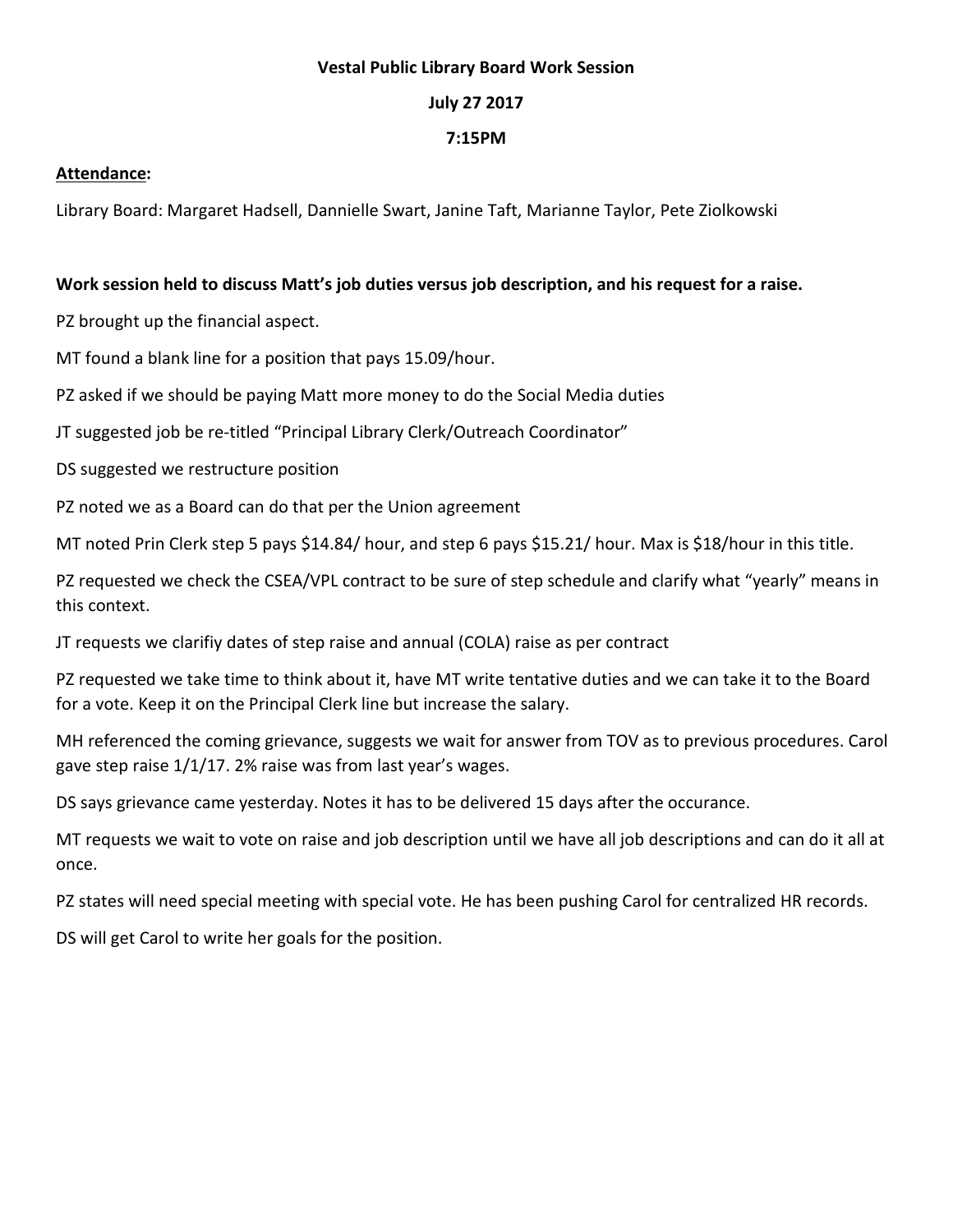#### **Vestal Public Library Board Meeting**

### **August 15, 2017**

#### **APPROVED MINUTES**

#### **Attendance:**

PRESENT:

Library Director: Carol Boyce

Library Board: Margaret Hadsell, Dannielle Swart, Pete Ziolkowski

Treasurer: Suzanne Johnson

ABSENT: Marianne Taylor

#### **Call to Order:**

The meeting was called to order by Dannielle Swart at 6:33 pm.

#### **Approval of Minutes:**

The June 20, 2017 and July 18, 2017 minutes were reviewed and approved by unanimous vote from a motion made by Margaret Hadsell and seconded by Pete Ziolkowski.

#### **Correspondence:**

(Correspondence moving forward will consist of any items of note from the Suggestion Box, Union correspondence, Utility correspondence, Broome County correspondence, etc.)

Carol Boyce states she has suggestion box items on her desk. None of critical importance at this time.

Also NYSEG wants money back.

#### **Treasurer Report:**

Suzanne Johnson gave Treasurer's report.

- **•** There is a \$76 fee that appears in the checking account statement that no one recognizes. Suzanne is investigating.
- The State Aid came through this week. 90% came now, the remainder will arrive in October or November of this year.
- Carol has filed the paperwork to receive our Broome County Aid but does not know if it has been received. Suzanne will check with Bethany to see if it was deposited.
- There has been no response as yet from Baker Taylor regarding refund.
- Part time labor line in Annual Budget should read \$264,000 not \$246,000. Numbers were entered erroneously. \$16,500 in contingency fund will cover the discrepancy.
	- o Discussion: As we go into discussion of funding for next year, we will need to get the part-time labor expense into check.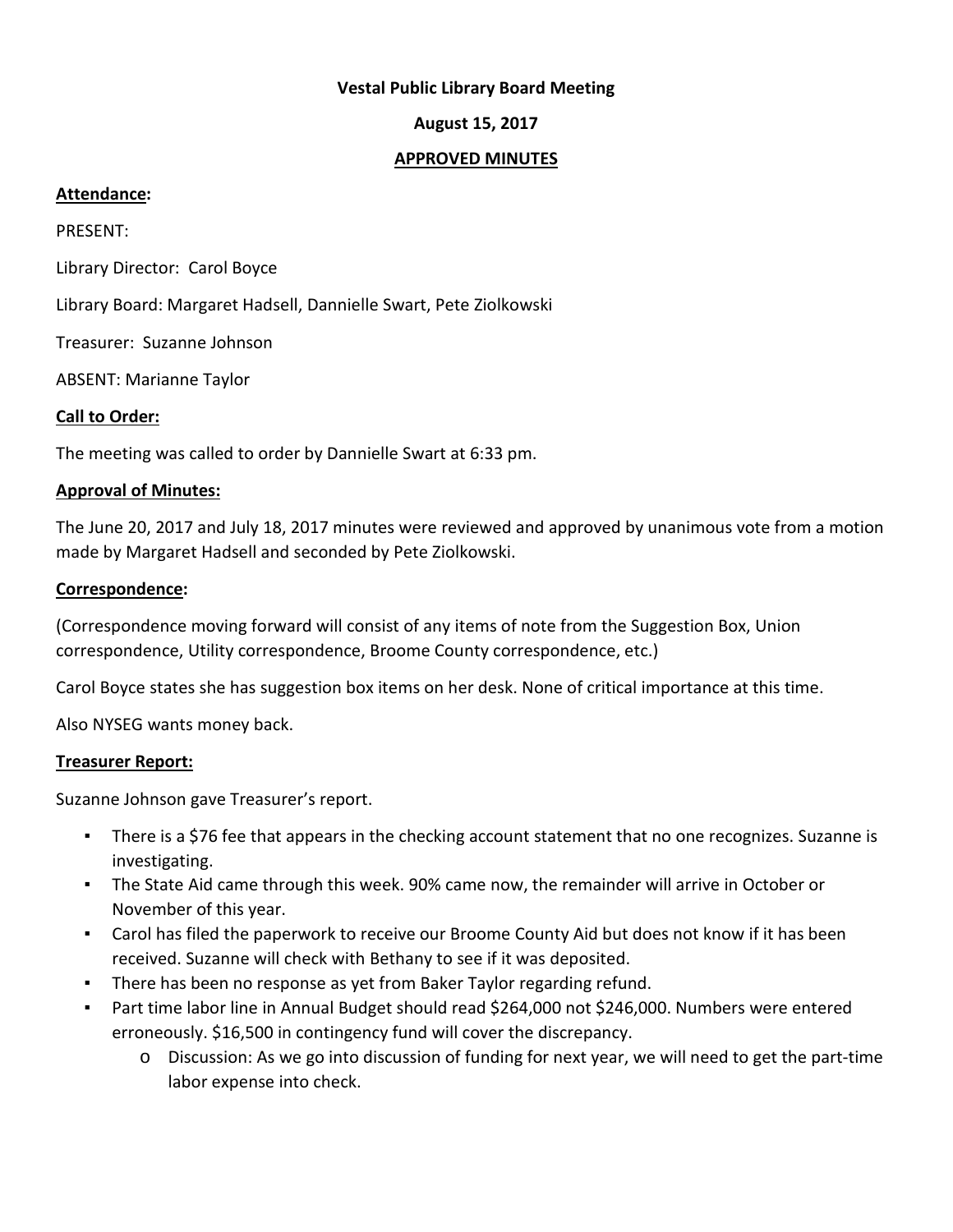- o PZ notes on the budget that a line item was deleted thinking it was not needed: Library Operating Expenses. Had approximately \$7000 in it. Proposes we add a line item that is unfunded for a couple of months in order to get data to project an amount for next year.
- o Also suggests a line item for \$500 or \$1000 for a Library Director Discretionary Fund.
- o We will look at budget and vote in September at the end of the First Fiscal Quarter. The Audit should be back by the next Board meeting, with any luck.
- o PZ reports he wants the audit filed by 9-1-17.
- o MH requests SJ to investigate why some check numbers are in the 2000's and some from the same account are in the 50,000's.
- Pete Ziolkowski states Audit firm is meeting with Finance on Thursday. Bethany and Sue will be there. Pete cannot attend but notes if you look at our balance, we are right where we should be and estimates we will be approx. \$20,000 in the black by year end.
	- o PZ asks CB for hard assets for year end financial report. (includes furniture, fixtures, etc.)
	- o Discussion of Prepaid Cards line items. CVS and Walmart, each \$504. Process now is that we are using the debit card to buy the prepaid purchase card. Lindsey uses the card and turns in the receipt to Bethany to track.
- Dannielle Swart states there must be a written policy. Pete Ziolkowski will write policy so we can vote on it next month.

## **Director's Report/ Library Monthly Usage Report:**

- Carol Boyce states usage is down but that is usual in summer.
- CB reports Lindsey has told her that attendance at youth programs has surpassed any we've ever had. Over 400 attended the Harry Potter program and the Summer Reading program attendance is also up.
- CB says Susquehanna NH has requested some of our donated books. Jim Love will box them up and deliver them. Margaret Hadsell suggests we contact other area nursing homes and offer more to clean out donated book backlog. Pete Ziolkowski says the Seton Key Club is looking for service projects, suggests we contact them and have them do this as a service project. PZ will reach out to Anna Wright of Key Club.
- CB reports a problem patron has been banned from the library and has not been back.
- CB reports Bethany asked her for a raise. Johnson City Library is advertising for an Account Clerk at \$12.19 per hour. Bethany is now making \$10.20 per hour. Board will investigate options to give Bethany a raise.
- RE: Eclipse glasses. First batch sold out in 20 minutes. Friends of the Library got them. New ones will be for sale starting Thursday at \$2.25 per pair. They are certified.

Pete Ziolkowski moves to accept Director's report. Janine Taft seconds. Passes unanimously.

## **Building Report**:

- Margaret Hadsell states the carpets have been cleaned. She suggests we rent or purchase a home carpet cleaning machine and clean the rugs ourselves in the future to save money.
- Windows have been washed. She is happy with the work.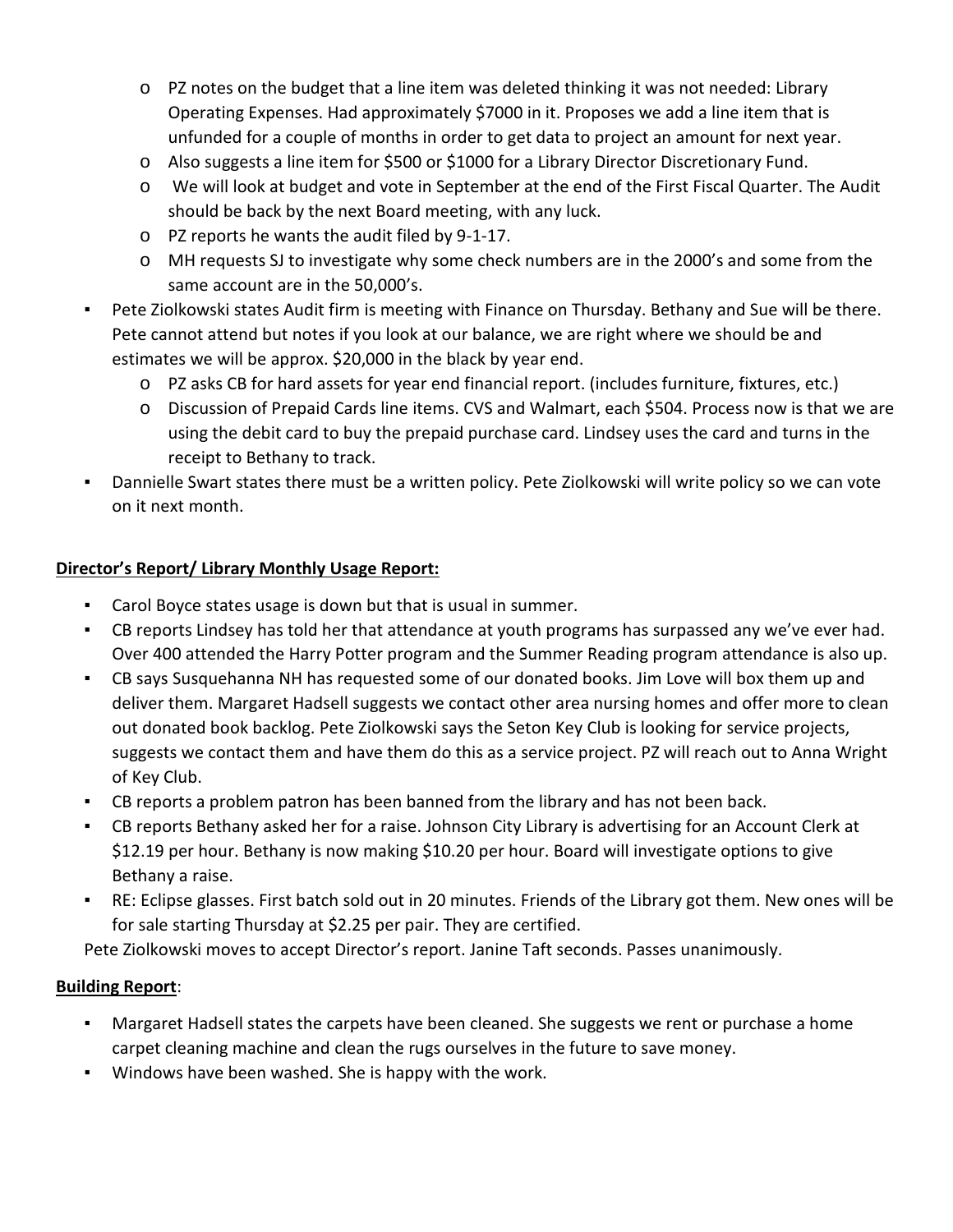- There was a leak in the women's room and the Town was called. They replaced the wax ring and the leak was fixed. There is now a leak in the men's room in the hall around a urinal. The Town has not yet been able to locate the source of the leak.
- The roof has the same old leaks. We also now have mice. MH will request traps be purchased.
- CB says the library was given a dorm refrigerator that should help with the mice problem. Youth services will use this refrigerator for their supplies.
- Margaret reports she met with Ed Dunscombe, Director of Endicott Library, to discuss security cameras. They use ADP and it cost \$7500. His recommendation is to use wireless cameras that capture audio, and aim then at the doors and the circulation desk. MH recommends we get a 4 wireless camera unit at a cost of \$449.99. This, plus the mousetraps is within her budget, so there is no need for a vote.

# **Website:**

- Marianne Taylor reports in absentia via email that Wendy has been paid. The website is on 4CLS server but not yet live. Marianne has more training to do with Lindsey and Matt.
- We need photos of Board, Staff, and Director for website.

# ➢ **NEXT BOARD MEETING WE WILL BE TAKING PHOTOS OF THE BOARD MEMBERS.**

# **General Discussion:**

- Discussion ensued regarding job descriptions for Matt and Lindsey. Do we have their input yet? PZ asks what we are doing with that. Suggests an Executive Session that includes CB this time. Once job descriptions are done including Matt and Lindsey's input, they go to Civil Service. Still need percentages of the time spent on each duty from Matt and Lindsey. Matt and Lindsey will be given until Friday COB to get this information submitted to Carol.
- Discussion of other general personnel issues ensued. It was noted that Part-time employees are hourly employees and not civil service. Donna can submit her schedules to Matt to meet the scheduling requirement of his new job duties as long as this doesn't create a conflict of interest with the union.
- PZ states Bethany's issue regarding JC position and pay is valid. He would like to write up a description of her job and vote on it in September. Do we need to inform the Union we are changing the job descriptions? PZ will have answer in September.
- Discussion ensued regarding possible Adult Programs. Suggestions were made for free adult art classes, making your own backpacking equipment, home brewing, free financial programs for adults. MH asked who would be responsible for publicity. PZ felt the Board should do this. JT suggested soliciting volunteers to teach programs via large signage on easel by circulation desk. DS said we need to write a policy for these programs stating they can't charge for the classes, can't conduct business, etc.

# **Lawyer:**

Janine Taft reports that three local firms have been contacted: LG & T, HH& K, and Leasure Gow Munk Rizzuto. They have all acknowledged receipt of our list of questions and have been given a deadline of September 8 for us to receive their replies.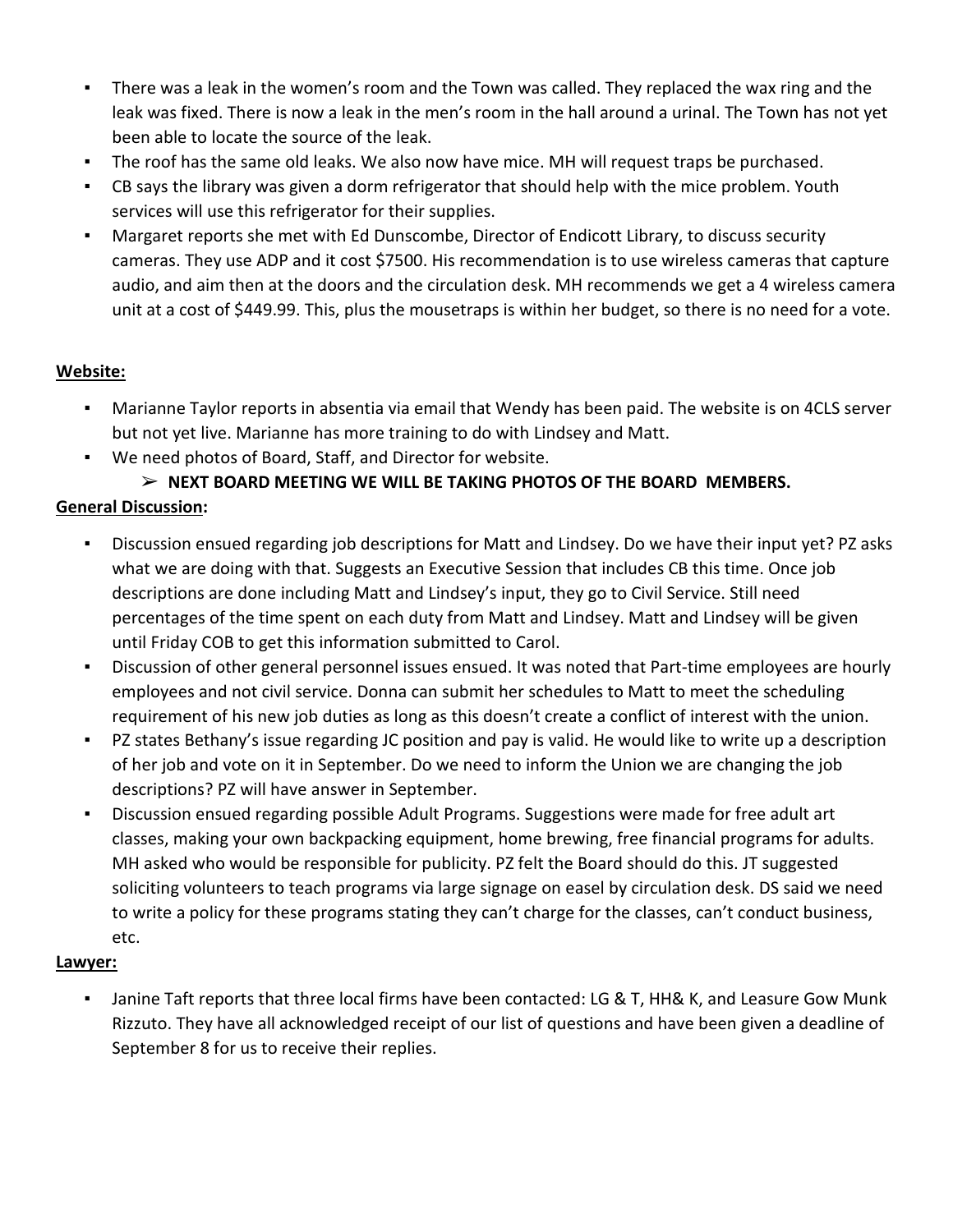▪ Pete Ziolkowski requests we have Ellen itemize her bills if it is not already being done. Danielle Swart reports still no progress on lease. We asked for 3 years, and got 1. We all agree we MUST have a minimum 2 year lease period.

Pete Ziolkowski moved we go into Executive Session to discuss job evaluations at 8:00pm. Janine Taft seconded. Passes unanimously.

At 8:33pm, Pete Ziolkowski moved to go back into OPEN Session. Margaret Hadsell seconded. Passes unanimously.

- PZ moved we make Salary modification to Librarian 1 position to Step 4 in the contract at the new rate of \$19.94 per hour, contingent upon the acceptance by Lindsey of the new job description. MH seconds. Board passes this motion unanimously.
- PZ moved we make Salary modification to the Principal Clerk position to Step 5 in the contract at the new rate of \$14.84 per hour, contingent upon the acceptance by Matt of the new job description. MH seconds. Board passes this motion unanimously.
- **•** PZ moved we make the above pay increases retroactive to  $7/1/17$  (the start of the fiscal year) and MH seconds. Board passes this motion unanimously.

Pete Ziolkowski moved we go back into Executive Session at 8:50pm. Janine Taft seconded. Passes unanimously.

At 9:23pm, Pete Ziolkowski moved to go out of Executive Session. Dannielle Swart seconded. Passes unanimously.

**Adjournment:** At 9:25 Margaret Hadsell moved to adjourn. Dannielle Swart seconded. Passes unanimously.

**Next Regularly Scheduled Meeting**: September 19, 6:30 p.m.

Respectfully submitted,

Janine Taft, Secretary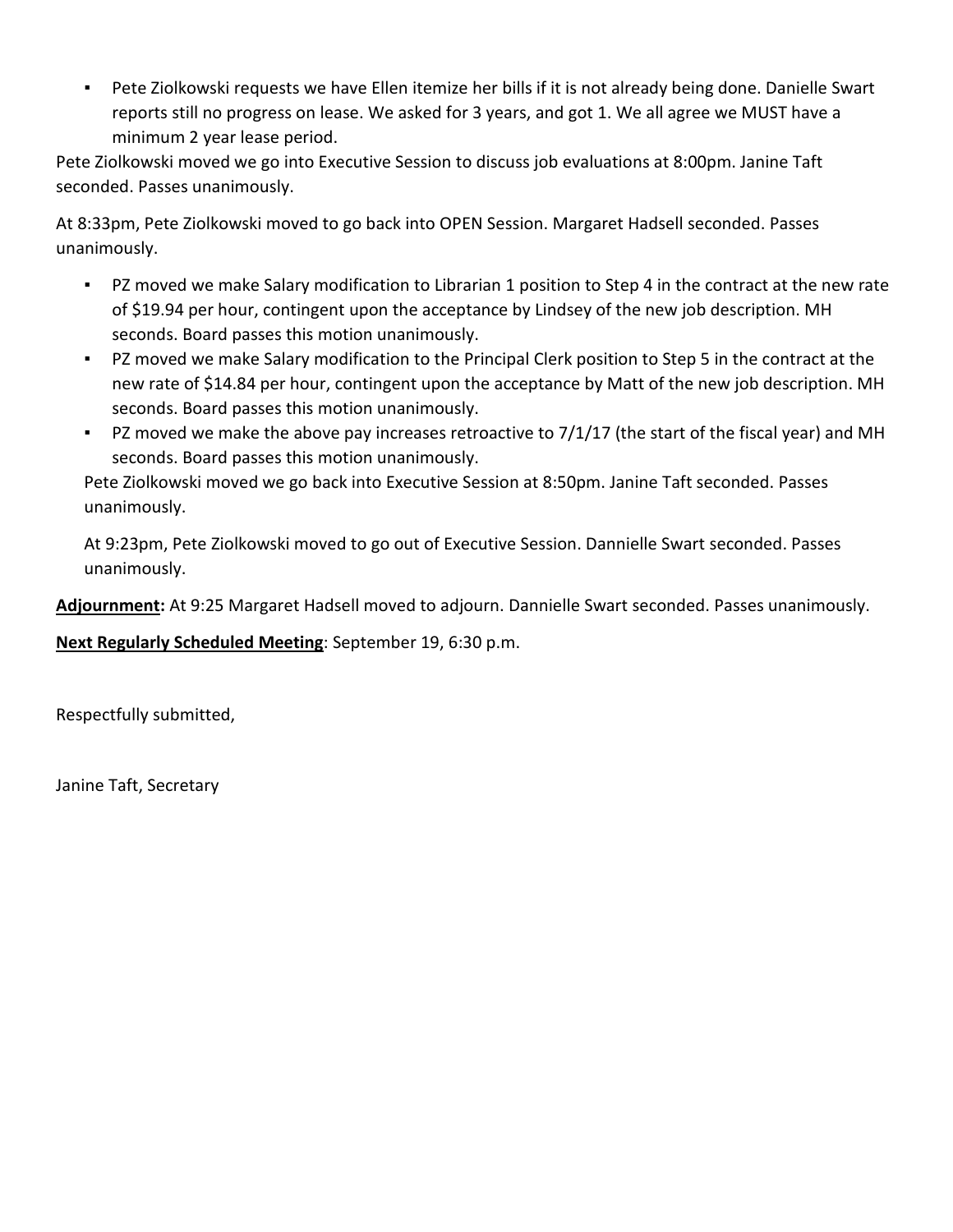#### **Vestal Public Library Board Meeting**

#### **September 19, 2017**

#### PRESENT:

Library Director: Carol Boyce

Library Board: Margaret Hadsell, Dannielle Swart, Pete Ziolkowski, Marianne Taylor

Treasurer: Suzanne Johnson

Call to Order at 6:35PM

Approval of minutes for August meeting:

Minutes amended to include "executive session held to discuss job evaluations" and correct typographical error on p. 1

Motion made to accept by MT, seconded by PZ. Passed by unanimous vote.

Correspondence:

Chris Rody of CSEA has requested written confirmation that the grievance has been resolved in a mutually agreeable fashion. DS responded verbally in the affirmative to him.

MH made a motion that PZ will draft a letter of response , which will also specifically note that the Board does not recognize this as an actual grievance because the Union did not make it within the required timeframe.

MT seconded the motion. Passed by unanimous vote.

Library Director Boyce received a negative comment about the library in the suggestion box. The Board heard and discussed the comment.

#### Lease:

Discussion was held by the Board regarding the news that the lease negotiations have finally ended. JT moved to authorize DS to sign the lease, contingent upon the TOV signing it first. PZ seconded. MH recused herself from the vote. Passed by unanimous vote.

#### Website:

MT reports the website is live. The minutes are there, as are the policies. We can upload things to the website now! She will work with Matt who is willing to work on the tech stuff. Discussion by the Board ensued. It was noted we can hire Webby on an hourly basis if necessary. The soft opening will be soon, and the new website will be advertised in the library.

Building: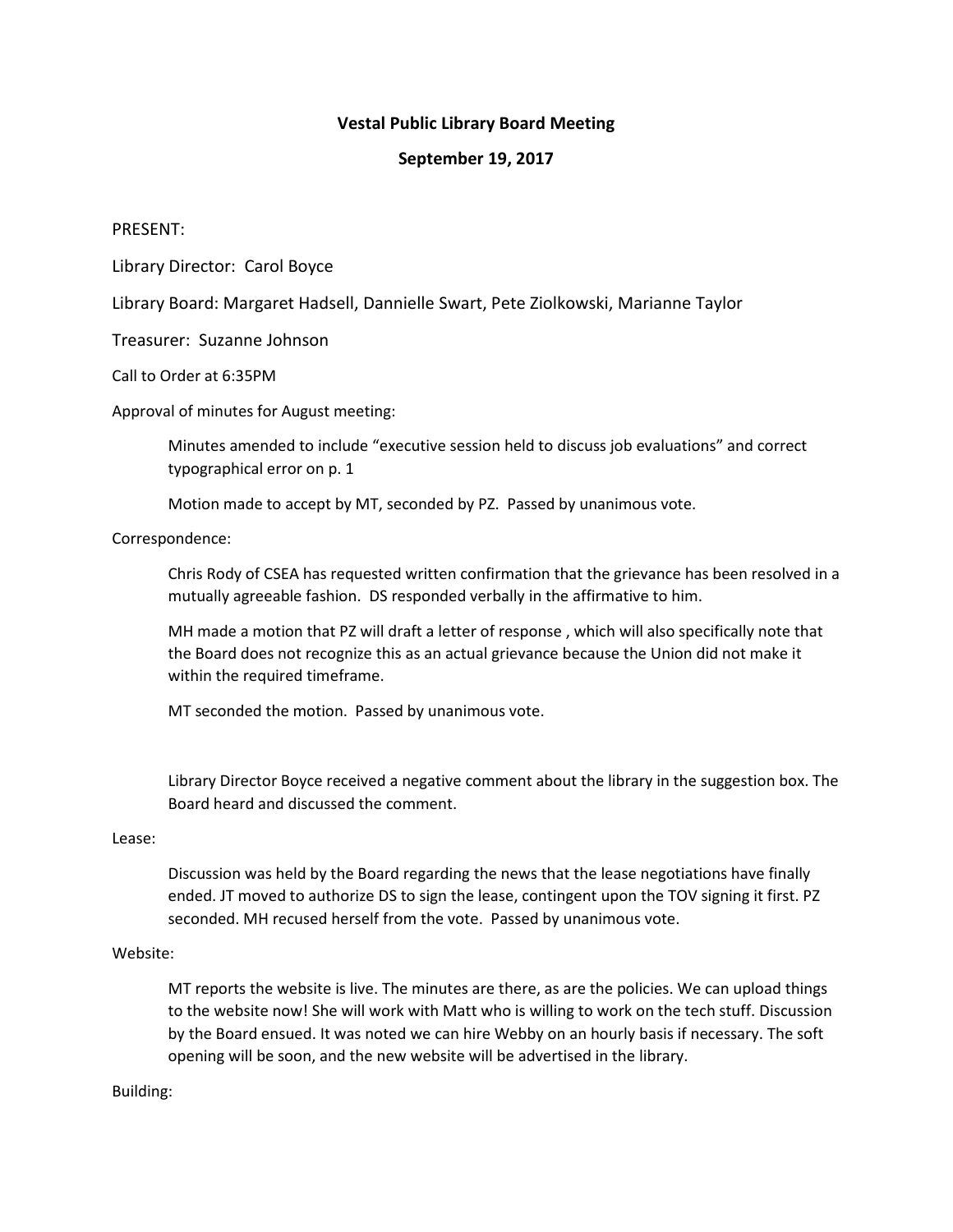MH reports the fire inspector for the TOV's fire insurance came to inspect the building. We were informed everything must be a minimum of two feet from the ceiling and the aisles must be a minimum of 36 inches wide. Doors cannot be blocked. Buildings physically attached to the library should not be used as storage. The fire inspector felt the donations shed is being used as a "warehouse". The inspector noticed the bucket above the electrical panel and Jim explained it collects the leaking water. The building was "dinged" on the roof. The TOV wants the donations shed cleaned up. We can add shelving to the shed but cannot store anything directly on the floor. Jim Holley of the Friends of the Library wants a new shed for the books, that the Friends will pay for.

9/14/17 there was a leak over the electrical panel. Still have minor leaks up front. Also leaks in womens bathroom near the meeting room still. Mens room leak has been resolved. Town is aware of womens bathroom leak.

Security cameras were purchased for \$70.00 less than anticipated! A monitor was donated and the cameras are functioning. One is in the corner by the offices to view the restrooms and meeting rooms. One at the childrens circ desk, one at the front windows to view the circ desk and door. The 4<sup>th</sup> camera is set to view the quiet area and the stacks. Director Carol Boyce will inform the staff these cameras are live and include audio. They are set to turn on with motion detection. Where to place the monitor will be determined.

#### Treasurer's report:

Suzanne Johnson, Treasurer, reports she is now asking Bethany to deposit checks into the checking account instead of savings, because we were charged overdraft fees.

PZ will arrange to add JT to signature card.

Titlesource update: We are still waiting for an answer from 4CLS as to fee status.

PZ made motion to approve the treasurer's report. JT seconded the motion. Passed by unanimous vote.

#### FISCAL YEAR END REPORT:

PZ reports we will be re-implementing accounting codes as the codes used by the TOV were not standard. Codes will improve differentiation, such as between adult books and childrens books.

All reports will be available on the shared drive ASAP.

PZ requests a separate meeting to go over budget again.

After discussion the Board agreed to table the Budget discussion for now. PZ requests we get all our questions to PZ and/or Carol Boyce this weekend so we may meet on the Budget separately. Budget meeting will be announced and will be held on Monday 9/25/17 at 6:30PM.

State Retirement System update by CB: Carol talked with the State Retirement System. This is a continuation of the membership we had under the TOV, but we need to fill out the paperwork to change entities.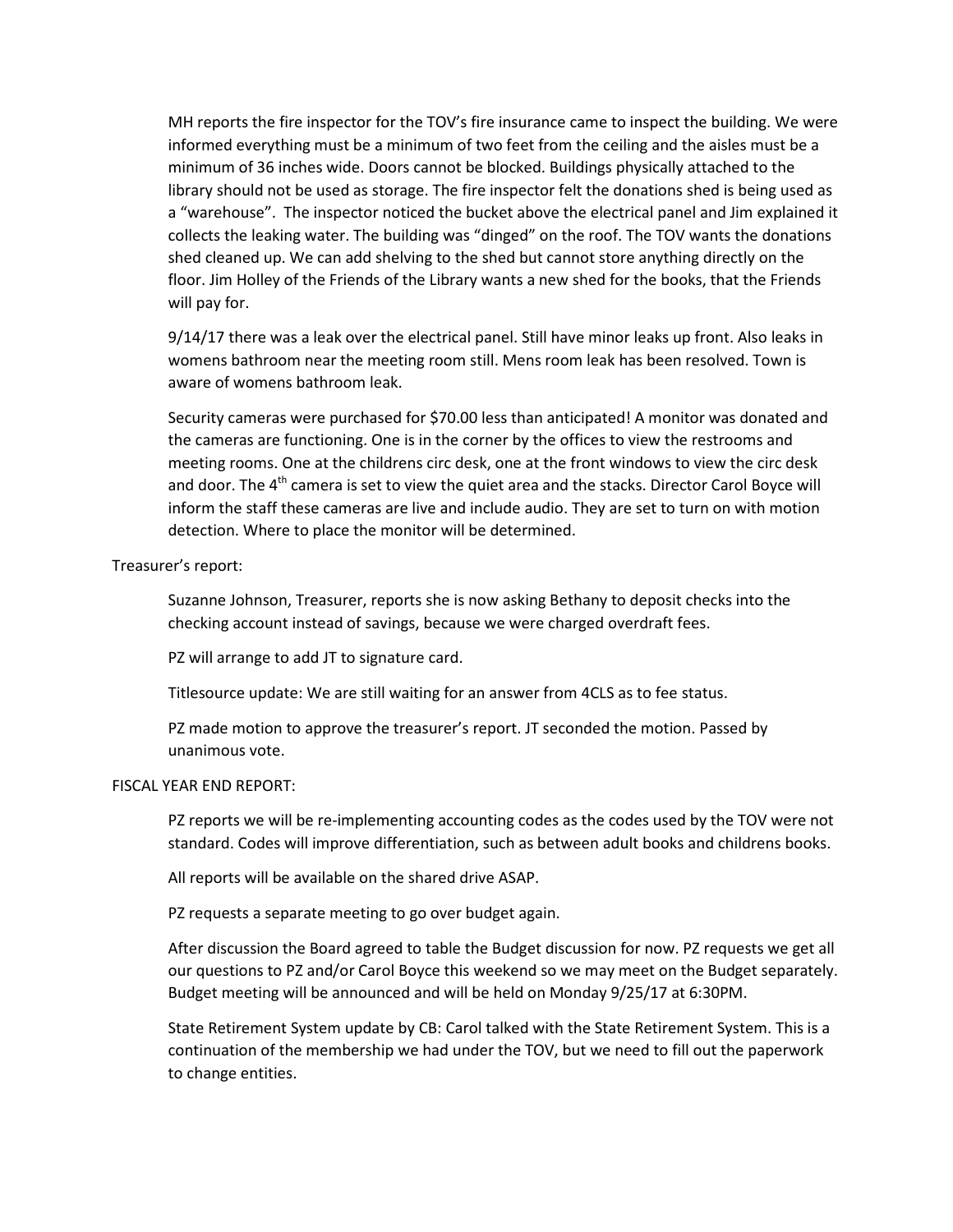PZ explained we assumed it would just roll over but that is not the case. We must vote to join. He also stated once we join, we cannot withdraw. After discussion by the Board, PZ made a motion that the Vestal Public Library join the NYS retirement system. MH seconded. Passed by unanimous vote.

PZ made a motion to accept the Procurement Procedure. MH seconded. Passed by unanimous vote.

PZ made a motion to accept the Prepaid Purchase Card Procedure. MH seconded. Passed by unanimous vote.

PZ and CB report Paychex was a no-show to the meeting. This is a pattern. It may be time to find a different, local payroll company.

PZ reports the independent audit is in progress.

Discussion by the board about creating a donation policy. Fred Akshar assisted the library in obtaining a \$7000 grant from his books program. This is allocated to the 3-4 year old programming.

Lawyer search:

JT reported that we received proposals from Hinman Howard and Kattel, and Levene, Gouldin and Thompson. Leasure Gow Munk & Rizzuto did not respond. Discussion by the board ensued and it was decided we should retain Levene, Gouldin, and Thompson. Motion made by PZ, seconded by MH. Passed by unanimous vote.

Board meeting ended at 9:31PM.

Special Board meeting will occur 9/25/17 at 6:30PM to discuss and act on the budget.

Next regular Board meeting is October 17 at 6:30PM.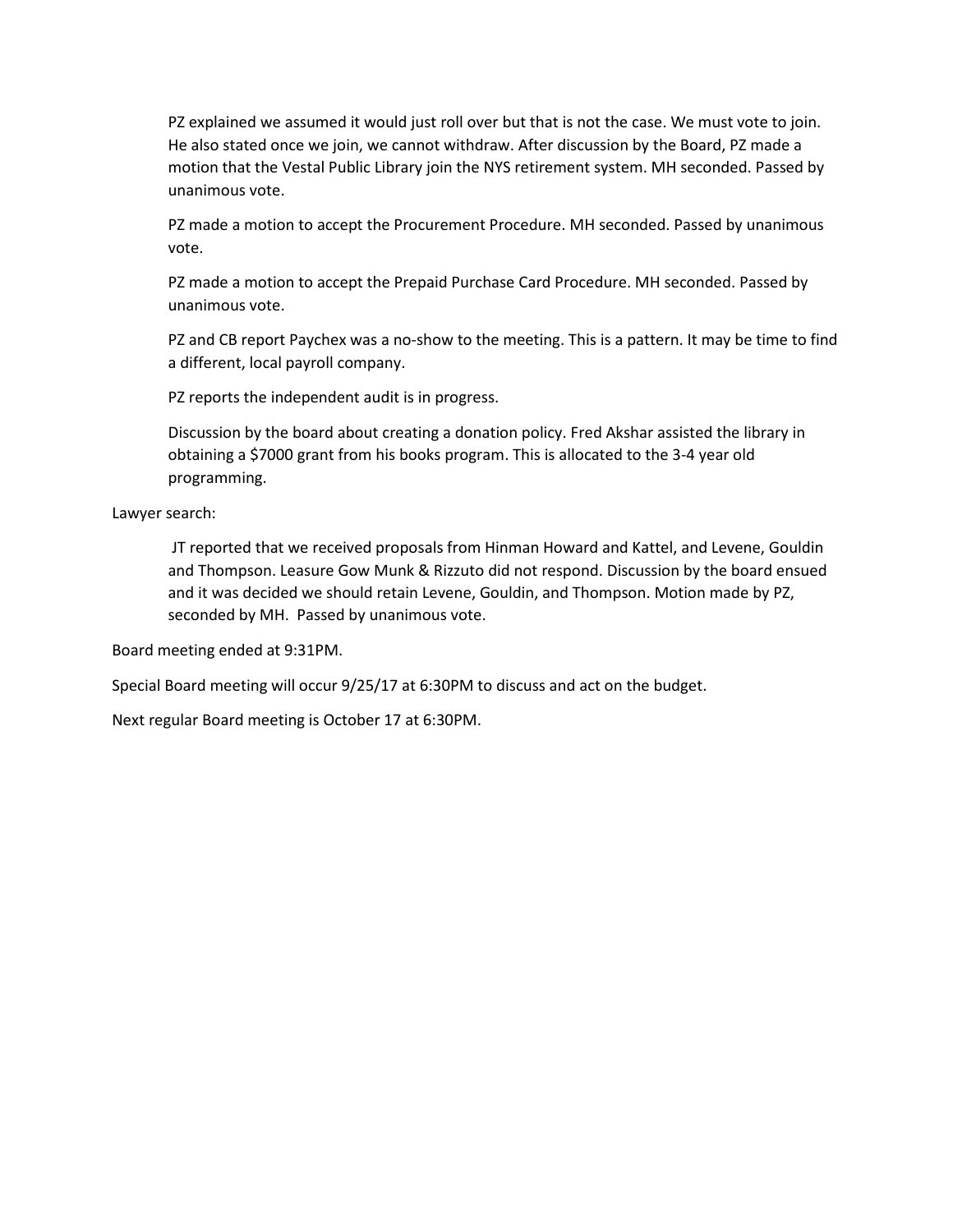### **Vestal Public Library**

## **Special Board Meeting**

## **September 25, 2017**

### PRESENT:

Library Director: Carol Boyce

Library Board: Margaret Hadsell, Dannielle Swart, Pete Ziolkowski, Marianne Taylor, Janine Taft

Treasurer: Suzanne Johnson

Call to order at 6:40PM

Discussion of Job Description for the Business Office Manager

- $\triangleright$  Added "Desired Skill" of experience with Quickbooks
- $\triangleright$  Clarified that the Business Office Manager will be working for the Vestal Public Library, not for the Board of Trustees of the Vestal Public Library.

Motion to accept Job description with the aforementioned changes was made by Margaret Hadsell. Seconded by Marianne Taylor. Passed unanimously.

## Budget:

The board discussed the Budget line by line and made corrections. Pete Ziolkowski requests we discuss purchasing a divider for the big meeting room at the October Board meeting. The Board agreed we will vote on the Budget at the October Regular Board Meeting.

At 7:46PM, Pete Ziolkowski motioned to adjourn into Executive Session for purposes of employee discussion. Seconded by Margaret Hadsell.

At 7:51 PM Pete Ziolkowski motioned to go back out of Executive Session. Seconded by Margaret Hadsell.

Pete Ziolkowski motioned we offer to Bethany Stewart the position of Business Office Manager as per discussion. Marianne Taylor seconded. Passed unanimously. Carol Boyce was directed to extend offer to Bethany on 9/26/17.

Board meeting adjourned at 7:55PM.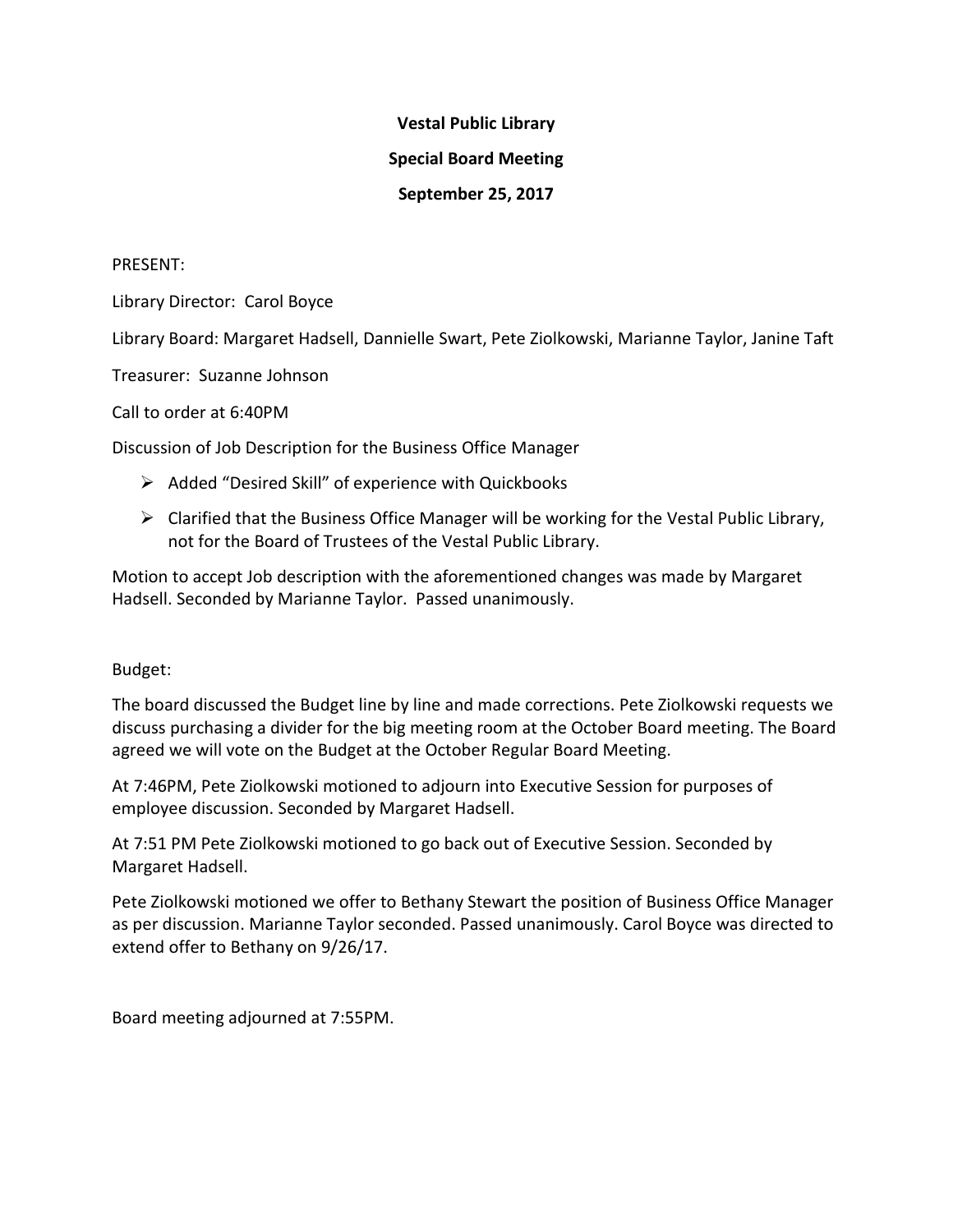Vestal Public Library Board of Trustees MINUTES – Tuesday, October 17, 2017

PRESENT: Danielle Swart, President; Marianne Taylor, Vice President; Peter Ziolowski, Vice President in charge of Finance; Janine Taft, Recording Secretary, Margaret Hadsell, Vice President in charge of Operations.

Also present:

- Carol Boyce, Library Director
- Suzanne Johnson, Treasurer
- Lindsey Murphy, Youth Services Librarian
- Dorian Ames, Mike Wright, Heather Cornell, Jeffrey Loew of Levene, Gouldin, & Thompson
- Steve Bachman, Director, 4CLS

Call to order at 6:35 PM by Danielle Swart, President.

#### **1. Meet and greet our new lawyers**

- Dorian Ames, Mike Wright, Heather Cornell, Jeffrey Loew of Levene, Gouldin, & Thompson In the event of a grievance they would need to recuse themselves because of conflict of interest. If this happens, they can refer us elsewhere.
	- They are grateful for the chance to work with us and looking forward to representing us in our upcoming contract negotations.

#### **2. Review and approval of September minutes**

- Regular meeting minutes from  $9/17/17$  motion to accept made by MH, seconded by MT. Motion passed unanimously.
- Special budget meeting minutes from  $9/25/17$  motion to accept made by MH, seconded by MT. Motion passed unanimously.

#### **3. Treasurer's Report and warrants**

#### **The lease has been signed by the town and received!**

SJ reports that the checks issued by Bethany use one set of numbers and the payroll checks use a different set of numbers, in response to an inquiry made last month.

Deposits are now going in checking account.

CB will check with Bert Adams for quote on garbage service.

Motion to accept treasurer's report made by MT, seconded by MH. Passes unanimously.

#### **4. Director's Report:**

- Statistics
- Suggestion box input
- Employee update/Staffing: Lindsey and Carol presented request to hire replacement for Bonnie, who is retiring. After much discussion, MT made a motion to allow replacement hiring for youth Department, with Lindsey to make the hiring decision to fill the clerk position created by Bonnie's retirement. PZ seconded. Passed unanimously.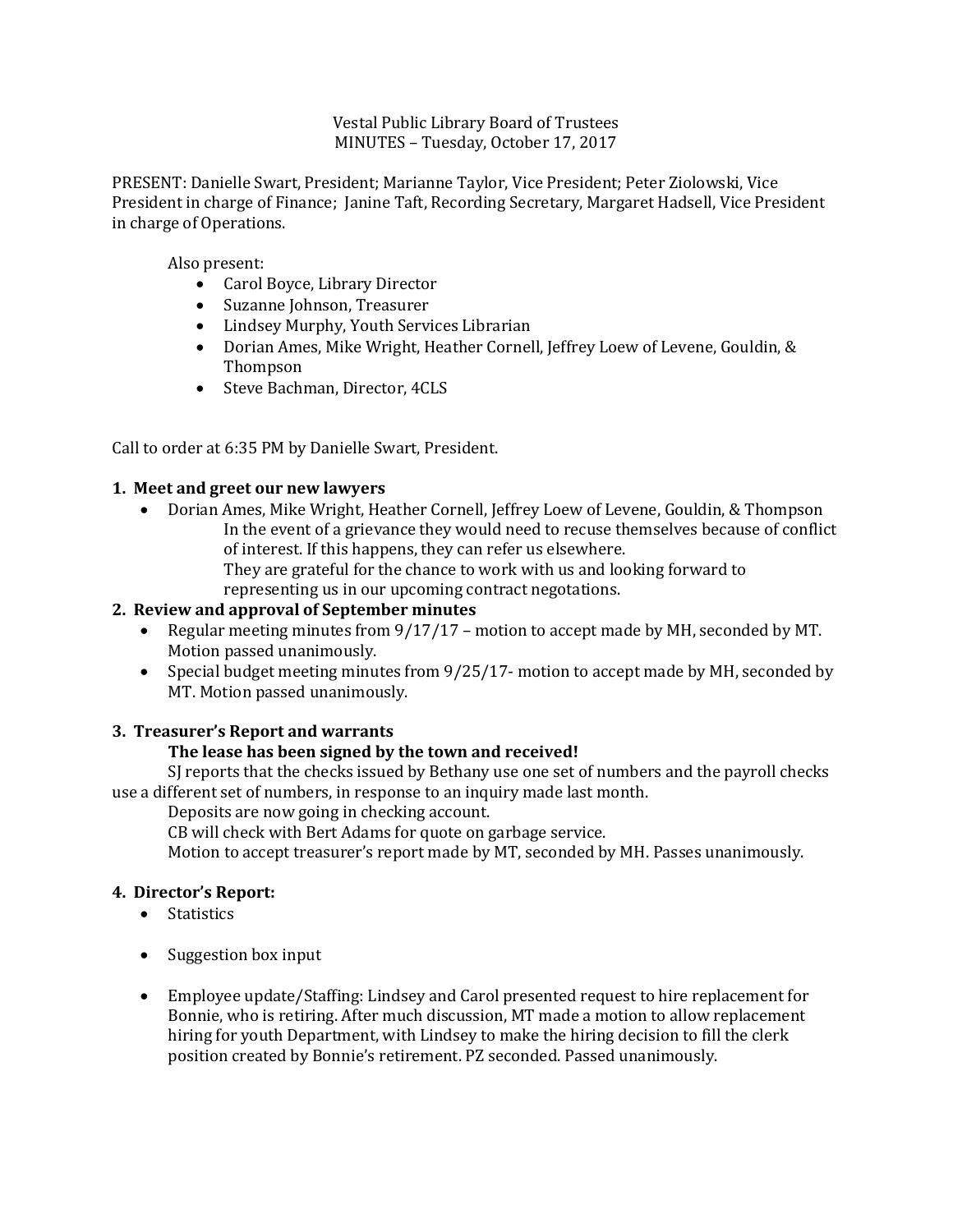- Program(s) update:
	- Art program will begin the last Thursday of January, 2018, through the 1st Thursday in March 2018. Teacher is doing this Gratis. CB is asking Friends to subsidize art materials. Will be open to 10 adults.
	- o CB is working on a Movie program for Seniors. A question was raised by JT as to why are we targeting Seniors when we already have them as loyal patrons? Requests CB create programs for younger adults who work full time as well.
	- o DS reports Open Mike Night begins 2nd Tuesday of November.
- Publicity
	- o DS reports we got three pages of coverage in the Town Crier, WBNG has publicized the Paws for Friendship program. Matt has posted link on Facebook. Request made to Carol to make sure Matt posts links to Town Crier article on Facebook.
	- o DS requests publicity start running now on Facebook and Website, also requests CB contact Press & Sun-Bulletin, Town Crier, Carousel, and Driftwood to get Open Mike nights listed.
- CB informs the Board of a request by page Mira Dhakal to meet her Girl Scout Gold Award project requirement by creating a storybook garden for the library. MT requests it be named something different so as to not be confused with the Story Garden at the Discovery Center.
	- o PZ motions to approve idea and give support and permission to go forward with Girl Scout project subject to her obtaining any necessary permissions from the TOV. MT seconds. Passes unanimously.

## **5. Building/Operations Report**

- MH reports Jim Love has been working to clear away the boxes that the TOV complained about.
- PZ reports the Key Club has agreed to help distribute books,
- MH reports paint & Chemicals were dumped into the dumpster behind the building and this creates a liability risk for VPL. We can be fined. CB instructed to call Vestal Police and report if this happens again. She is also instructed to call VPD if there is any unusual activity at VPL.
- MH asks if we have a copy of the contract between the TOV and VCS regarding parking lot. CB says no.
- MH reports security cameras are now installed and operating.

## **6. Technology Report**

- MT reports website is up! Matt was on wrong site, but this has been corrected.
- States we need to give Matt & Lindsey a 1 hour tutorial on blogging, SB says we can get this from Brian at 4CLS.
- Lindsey reports catalog computer in Youth Services has crashed and has been pulled. Per Steve Bachman, sent 4CLS ticket and they will take care of it.
- Event page is now current on Facebook
- PZ states a request from the Auditors is to have an IT inventory instantly retrievable. CB will see this happens. MT motions to authorize CB to sign catalog of Programs & Services with no changes. MH seconds. Passes unanimously.

#### **7. Finance Report**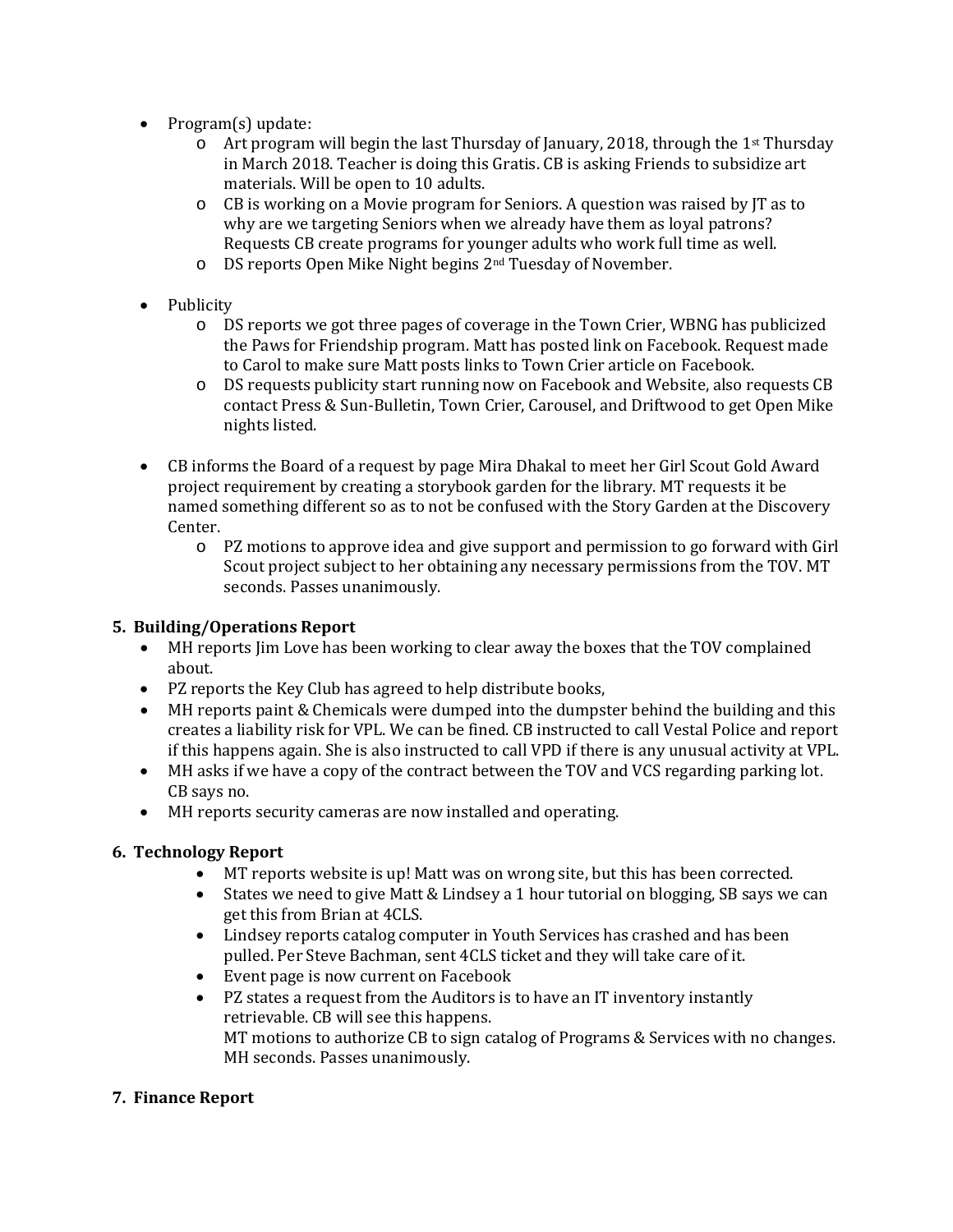- 2018 budget
- Monthly finance report
- Paychex issue. Was not taking out proper deductions. CB instructed to write a letter to affected employees to explain what happened. DS tasked to consult with new attorney as to how to handle this. Does Paychex owe us any of the money because of their error/omission? Need to know before entering repayment agreement with affected employee.
- Discussions with Lindsay Murphy on nonfiction book purchases. Suggested she approach the Friends of Library for needed additional funds.
- Provisional Charter has been approved by NYS.
- Independent audit update
- Concern expressed about Vacation Buyback. It is in the union contract but is an unbudgeted cost. PZ motions to appropriate budget as discussed at last meeting. MT seconds. Passes unanimously.
- Civil service and our business manager position- we must bring this into Civil Service compliance. PZ motions we pay Bethany's test fee to take the required Civil Service test. JT seconds. Passes unanimously.
- CB will bring hard copy of Public Commentary policy to next meeting to discuss.
- Nov 10, 2017 is deadline for the requested Task/Schedule list from CB and LM.

At 9:25PM a motion was made by MH to adjourn. MT seconds. Motion passes unanimously.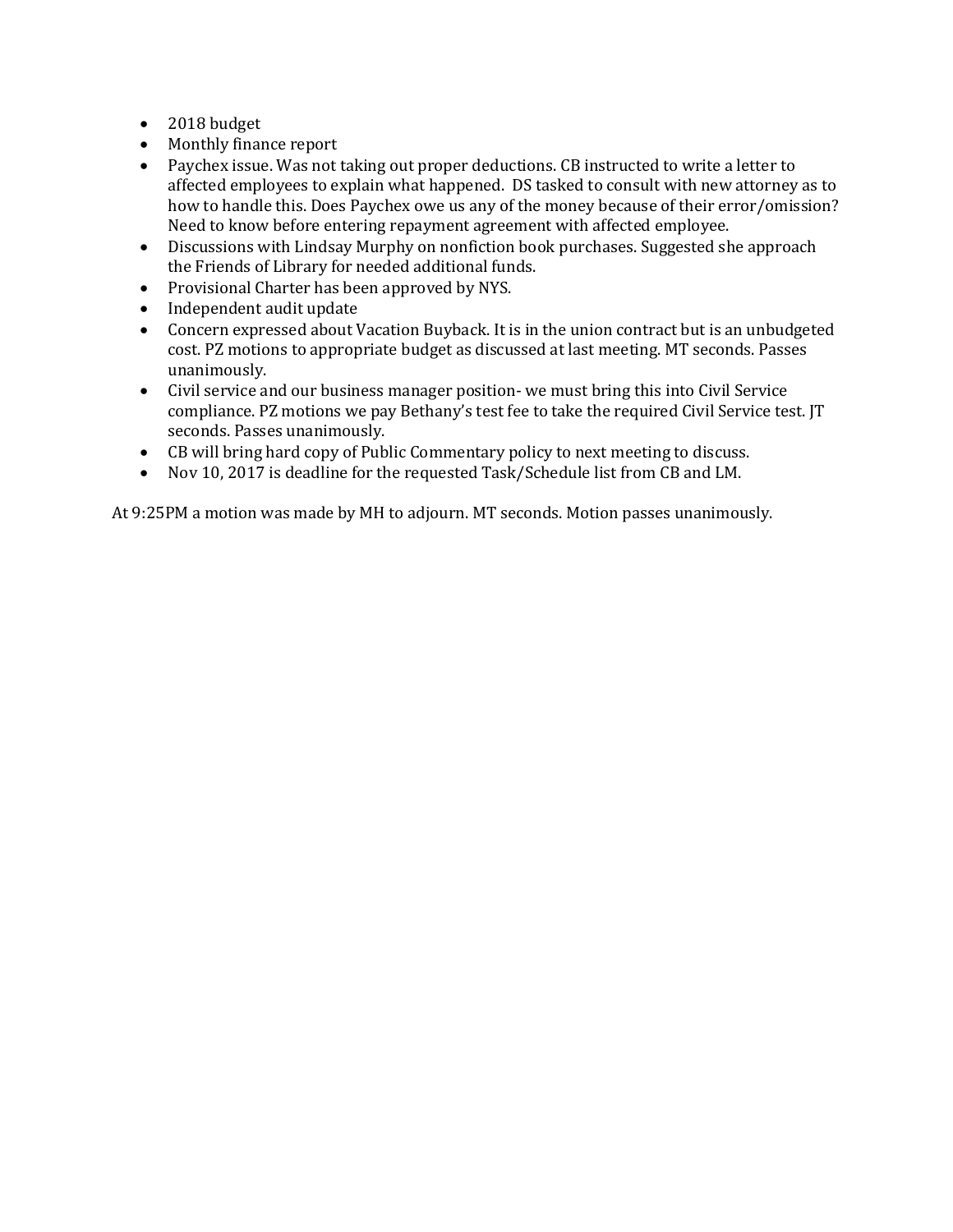## **Vestal Public Library Board of Trustees**

#### **Meeting Minutes – Tuesday, November 21, 2017**

Present: Dannielle Swart, Margaret Hadsell, Marianne Taylor, Janine Taft, Peter Ziolkowski, Carol Boyce

Call to Order: Dannielle Swart called the meeting to order at 6:32PM

#### **1. Review and approval of October minutes**

• A Motion to accept October minutes was made by Margaret Hadsell and Seconded by Marianne Taylor.

Motion passed unanimously.

#### **2. Treasurer's Report and warrants**

Pete Ziolkowski informed the Board that an anonymous donation earmarked to pay Bethany's Account Clerk Civil Service Test fee was received.

Pete Ziolkowski requests authorization to make a decision to accept a bid on Term Life Insurance based on the lowest cost.

• Margaret Hadsell moved to empower the Vice President of Finance to accept term life insurance bid proposal based on lowest price criteria. Motion was Seconded by Janine Taft. Motion passed unanimously.

• Pete Ziolkowski moved to approve the warrants as presented. Motion was Seconded by Margaret Hadsell. Motion passed unanimously.

• Director was tasked with finding out why the Comptroller's Office keeps sending NYS Pension bills to Town Of Vestal and get that updated.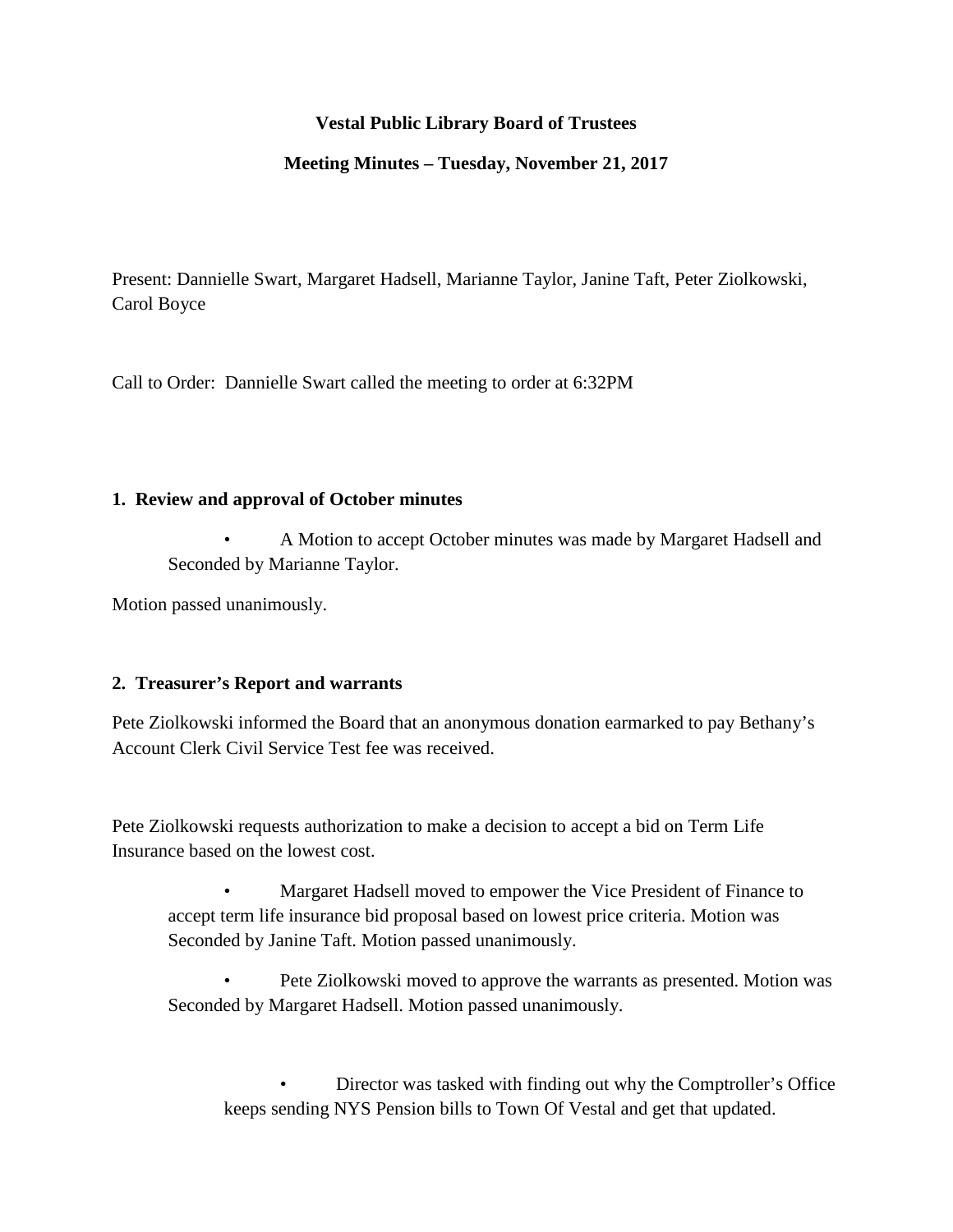## **3. Director's Report:**

- **Statistics**
- Suggestion box input
- **Publicity** 
	- Anything we are doing MUST go into brochure for the vote.

• Discussion of putting advance announcements into Town Crier for programs

- Program(s) update
	- Open Mic night was a success

## **4. Building/Operations Report**

## **5 Technology Report**

• Director tasked with contacting Jeff Henry at 4CLS about new computers. If we get our hardware through 4CLS, they will set them up for free.

## **6. Finance Report**

Paychex issue

• Pete Ziolkowski will solicit new bids for our payroll services. We are not happy with Paychex.

- Independent audit update
- Business manager position

Pete Ziolkowski moved to empower Director Carol Boyce to sign waiver. Motion was Seconded by Marianne Taylor. Motion passed unanimously.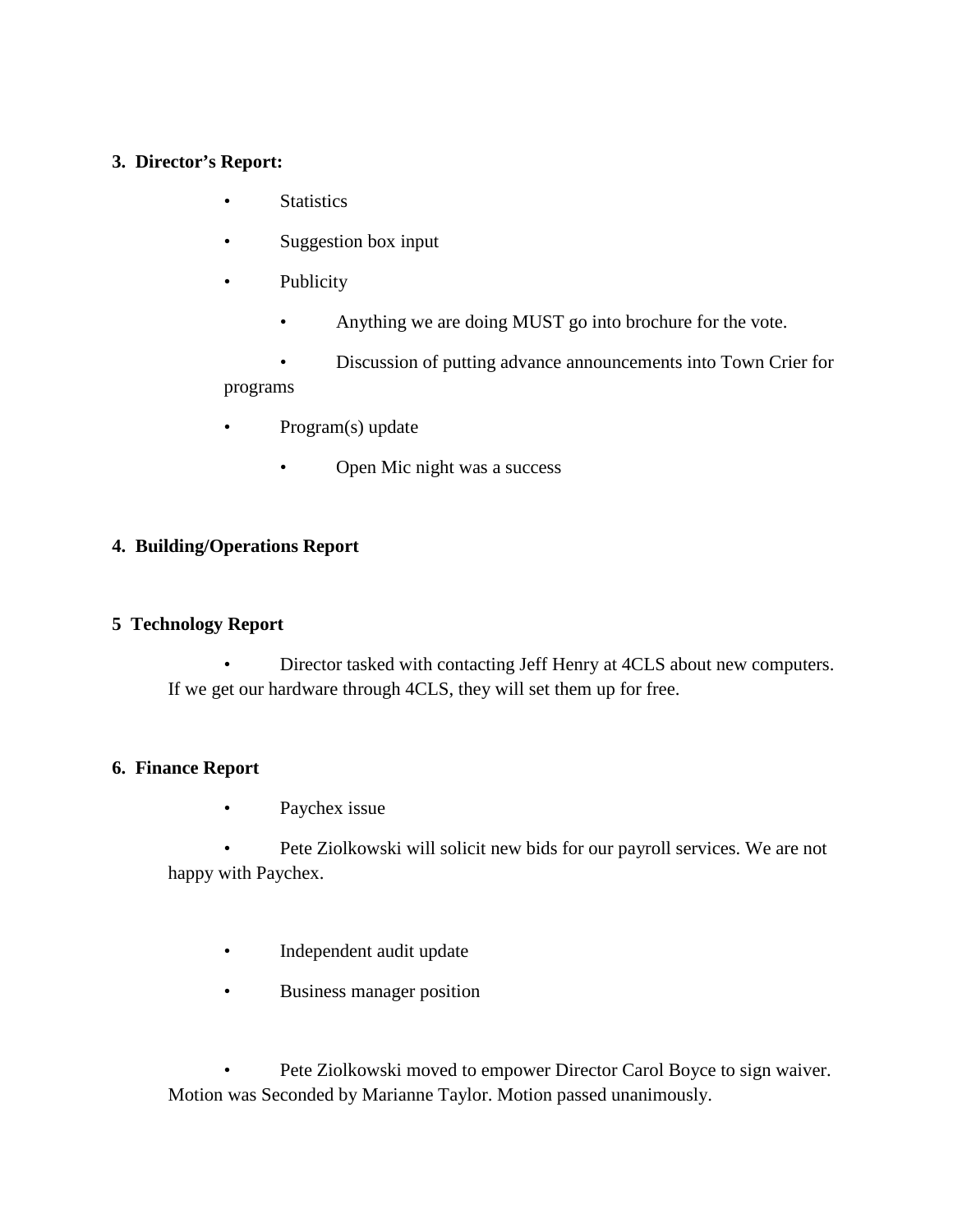## **7. Public commentary/input**

### **7. Staffing and Scheduling discussion**

Discussion took place about scheduling and staffing. Director must manage within appropriated budget.

• Motion made by Marianne Taylor to launch a three-month test of the following new hours effective 1/2/18, to be revisited in March of 2018 to determine success or failure. Hours effective 1/2/18 to be changed to close at 8:00PM on weekdays and be open from 1:00PM- 5:00PM on Sundays. Motion was Seconded by Margaret Hadsell. Motion passed unanimously.

Motion made at 8:27PM by Marianne Taylor to go into Executive Session for the purpose of discussing upcoming contract negotiations. Motion was Seconded by Margaret Hadsell.

Motion made by Marianne Taylor at 8:42PM to exit Executive Session. Motion was Seconded by Margaret Hadsell. Motion passed unanimously.

Pete Ziolkowski made a motion to Adjourn at 8:43 PM. Motion was Seconded by Marianne Taylor. Motion passed unanimously.

Next meeting is December 19, 2017 at 6:30PM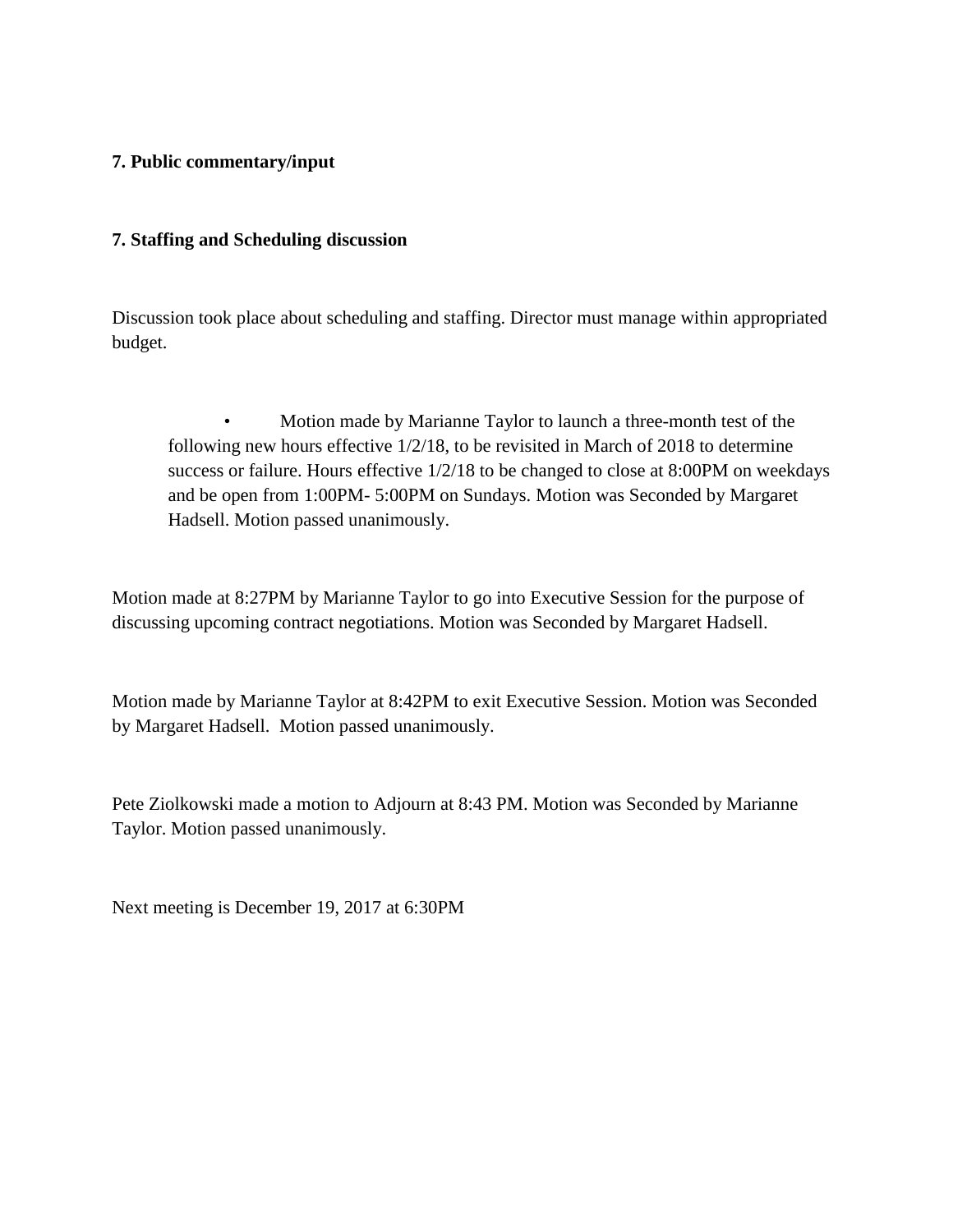#### **Vestal Public Library Board of Trustees Meeting Minutes – December 19, 2017**

Present: Dannielle Swart, Margaret Hadsell, Marianne Taylor, Janine Taft, Peter Ziolkowski, Carol Boyce, Suzanne Johnson

Call to Order: Danielle Swart called the meeting to order at 6:35PM

Review and approval of November minutes-

• Motion to approve MH  $2<sup>nd</sup>$  by MT Passes unanimously

#### Treasurers report and warrants

Motion to accept by PZ,  $2<sup>nd</sup>$  by MT, passes unanimously

#### Director's report

- Statistics are steady. More new fiction on shelves.
- Art program ready for end of January.
- Matt Burt will host Open Mic night,  $1/8/18$
- Staff has accepted upcoming schedule changes.

#### Bldg/Ops report

- Parks Dept has assigned Jeremiah Barnard to landscape library this spring
- Night Shift is not doing a good job, sloppy work. MH suggests hiring a private cleaner/maintenance person. Will look into \$.
- We are very excited about electronic publicity kiosk, expect it to be running by early 2018

#### Tech report

- PZ will broker meeting with Lockheed community service group.
- MT reports 2 printers have been installed and Carol/Library Staff will ID tag all printers to replace ToV tags. MT & CB will meet with 4cls in January for Tech Refresh and re: tech relationship.

#### Finance

- Audit is done. Accountant is willing to come explain/discuss if necessary.
- Need to decide if we are going to increase minimum wage. Not mandatory for us to do. Discussion tabled until January to examine funding before making decision.
- Term life insurance contract awarded on low cost and best fit to MBT Mang/Security Mutual. Savings from current policy is roughly \$700.
- Umbrella insurances, workers comp, and disability insurances were not re-bid this year. Finance committee recommends a rebid for 2019 when the current policies end.

#### Payroll-

- RFP extended to four companies. Two responded.
- Motion by PZ to select D&P as payroll provided based on cost and proximity of company. MH  $2<sup>nd</sup>$ . Passes unanimously.

#### Appropriated donations:

Library rec'd a \$1000 gift. Once we are past budget, non-specified gifts will need to be appropriated to where we want the money. Table discussion on this until January.

#### Library accounts clerk

- Bethany Stewart passed her test and is reachable.
- Motion by PZ to accept Bethany Stewart as accounts clerk.  $2<sup>nd</sup>$  by MT. Passes unanimously.

Discussion on process for obtaining yearly tax assessment-

• Board decided it will be a Treasurer duty.